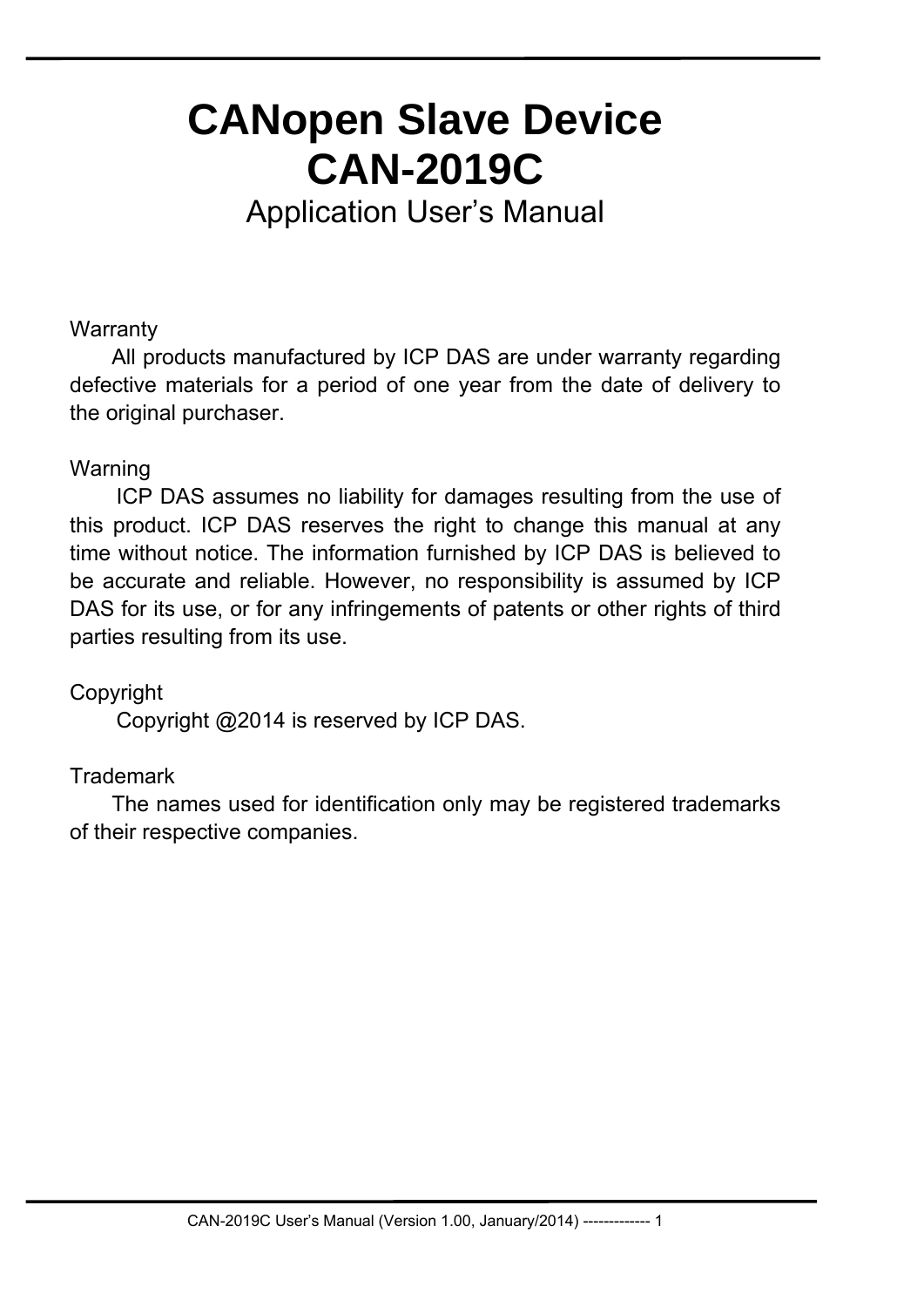# **Table of Contents**

| $\mathbf{1}$ . |     |  |
|----------------|-----|--|
|                | 1.1 |  |
|                | 1.2 |  |
|                | 1.3 |  |
|                | 1.4 |  |
| 2.             |     |  |
|                | 2.1 |  |
|                | 2.2 |  |
|                | 2.3 |  |
|                | 2.4 |  |
|                | 2.5 |  |
| 3.             |     |  |
|                | 3.1 |  |
|                | 3.2 |  |
|                | 3.3 |  |
|                | 3.4 |  |
|                | 3.5 |  |
|                |     |  |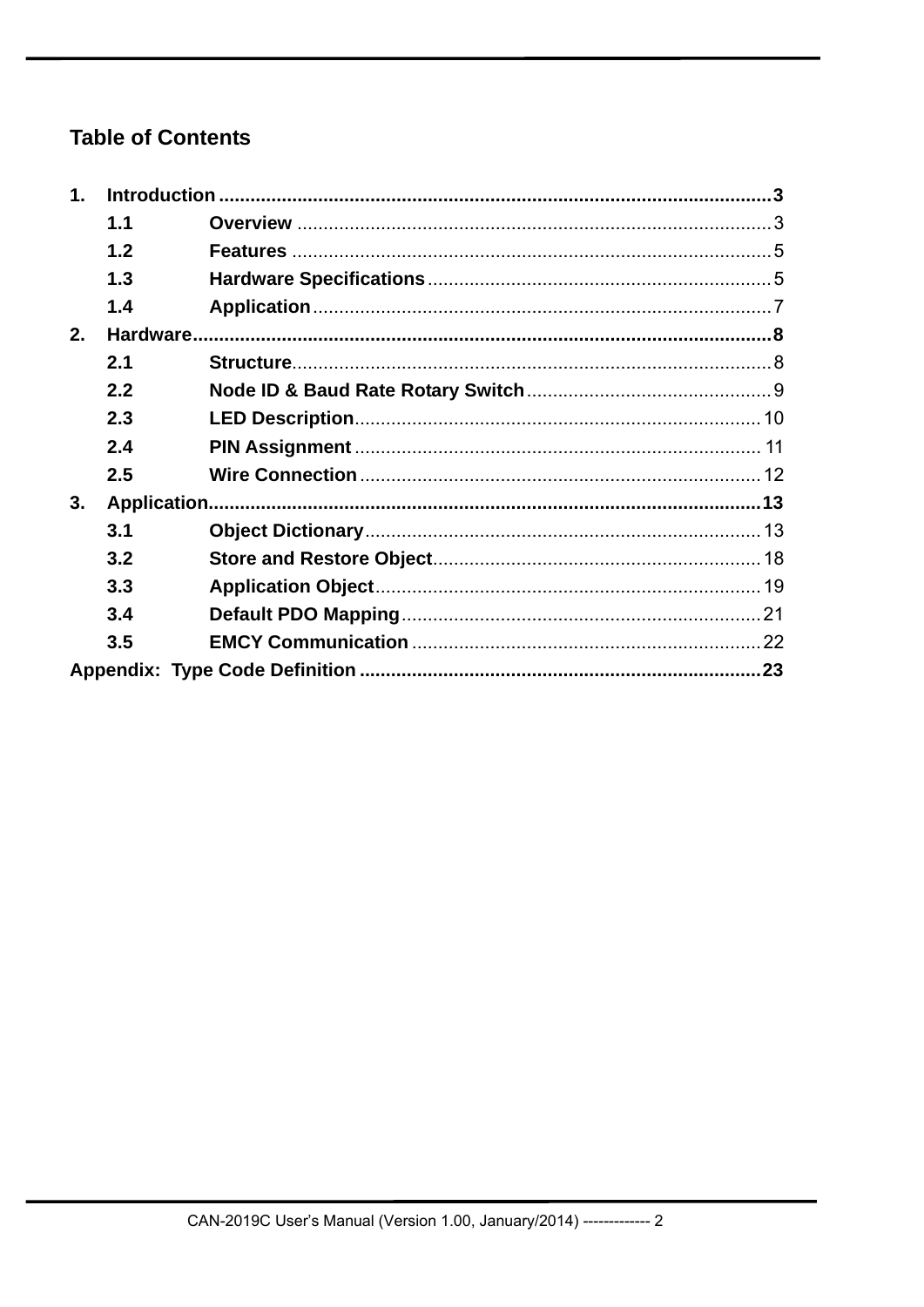# **1. Introduction**

## **1.1 Overview**

 CANopen is one kind of the network protocols based on CAN bus and mainly used for embedded system, such as industrial machine control, vehicle control system, factory automation, medical equipments control, remote data acquisition, environment monitoring and package machines control. The CAN-2019C is a CANopen slave which follows the CiA 301 version 4.02 and CiA 401 version 2.1. This module provides 6 analog input channels, 2 analog output channels, 2 digital input channels and 1 digital output channel. Users can obtain the those data or configure the CAN-2019C via the standard CANopen protocol. In order to be fully compatible with other CANopen devices, the CAN-2019C has passed the validation of the CiA CANopen Conformance Test tool. Therefore, it is very easy to integrate the CAN-2019C with the standard CANopen master by applying the EDS file. Combining with the CANopen masters of ICP DAS, you can quickly build a CANopen network to approach your requirements.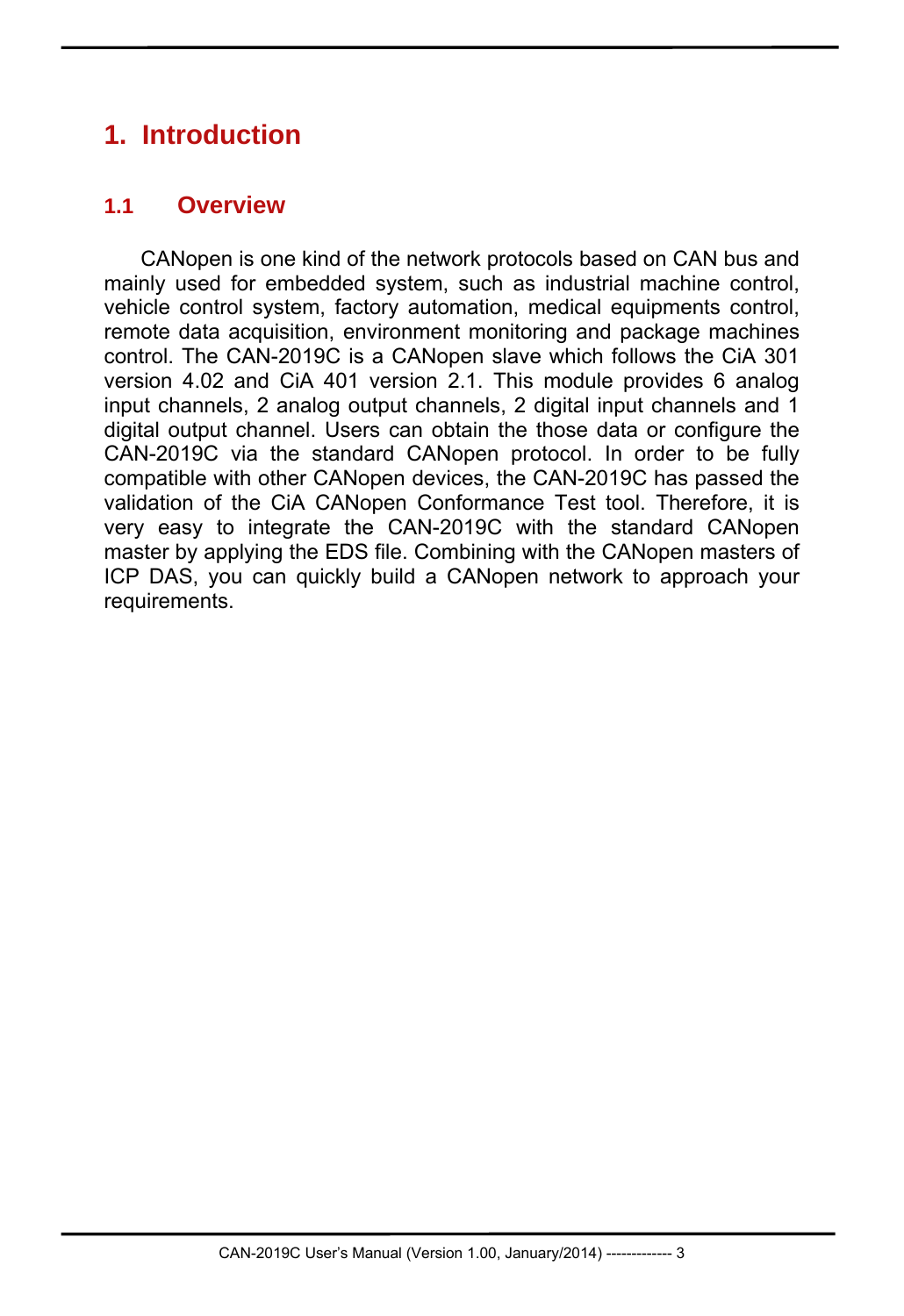

**Figure 1-1 CAN-2019C**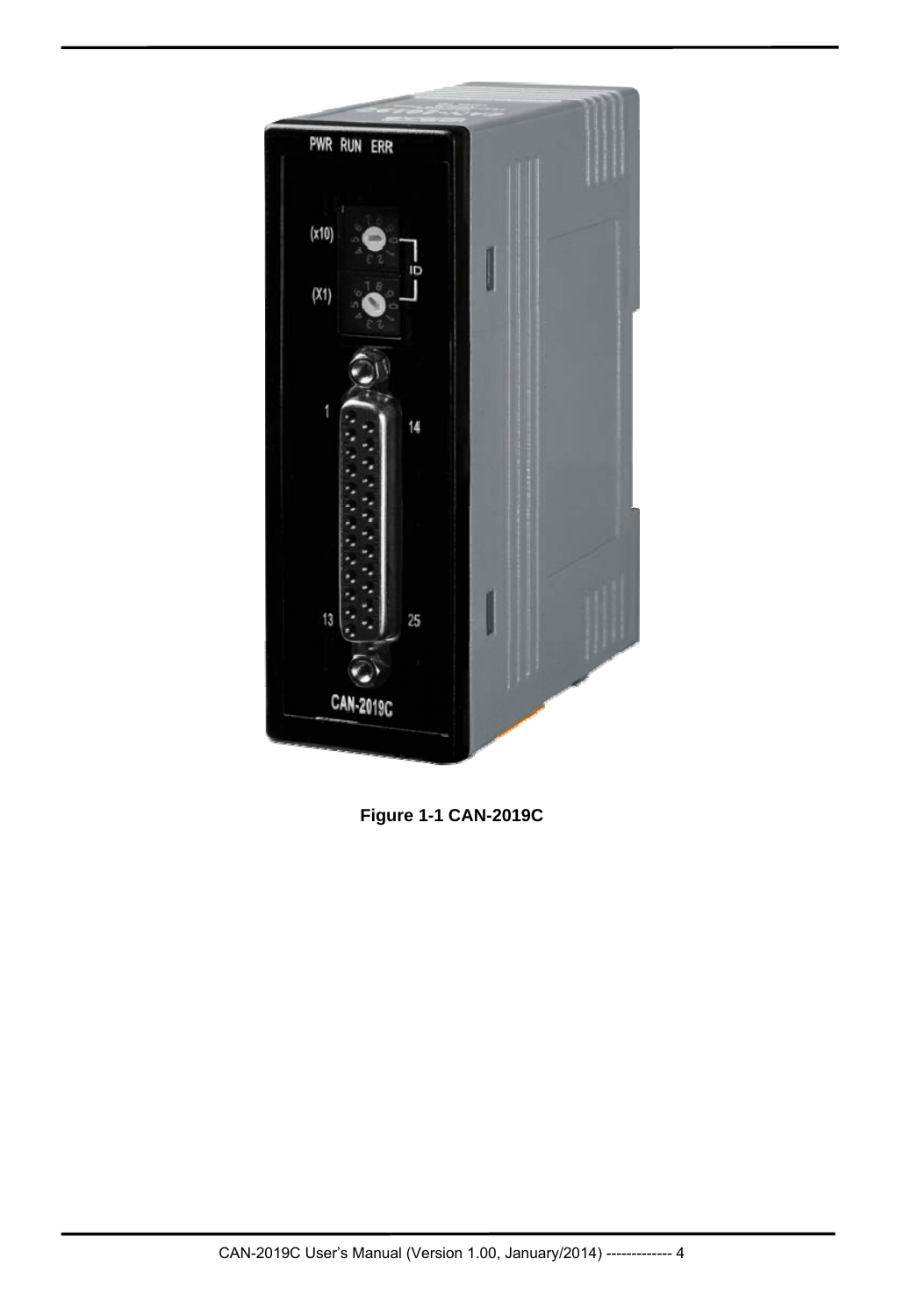## **1.2 Features**

- Standard CANopen general I/O slave devices.
- Provide 10 differential thermocouple input channels
- Support NMT, PDO, SDO, EMCY, SYNC, Guarding, and Heartbeat protocol.
- Pass the validation of the CANopen Conformance Test
- **•** Provide EDS file for the CANopen master interfaces

# **1.3 Hardware Specifications**

| <b>CANopen Interface</b>     |                                                                                                                                                                      |
|------------------------------|----------------------------------------------------------------------------------------------------------------------------------------------------------------------|
| Connector                    | 5-pin screwed terminal block (CAN_GND, CAN_L, CAN_SHLD, CAN_H, CAN_V+)                                                                                               |
| Baud Rate (bps)              | 10 k, 20 k, 50 k, 125 k, 250 k, 500 k, 800 k, 1 M, selected by rotary switch                                                                                         |
| <b>Terminator Resistor</b>   | DIP switch for the 120 $\Omega$ terminator resistor                                                                                                                  |
| Protocol                     | CANopen CiA 301 ver4.02, CiA 401 ver2.1                                                                                                                              |
| Node ID                      | 1~99 selected by rotary switch                                                                                                                                       |
| <b>NMT</b>                   | Slave                                                                                                                                                                |
| <b>Error Control</b>         | Node Guarding protocol / Heartbeat Producer                                                                                                                          |
| <b>SDOs</b>                  | 1 server, 0 client                                                                                                                                                   |
| <b>PDO<sub>s</sub></b>       | 10 RxPDO, 10 TxPDO (Supports dynamic PDO)                                                                                                                            |
| <b>PDO Modes</b>             | Event-triggered, remotely-requested, synchronous (cyclic), synchronous (acyclic)                                                                                     |
| <b>Emergency Message</b>     | Yes                                                                                                                                                                  |
| <b>EDS</b> file              | Yes                                                                                                                                                                  |
| <b>Analog Input</b>          |                                                                                                                                                                      |
|                              |                                                                                                                                                                      |
| Channels                     | 10 (Differential)                                                                                                                                                    |
| Input Type                   | Voltage: ±15 mV, ±50 mV, ±100 mV, ±500 mV, ±1 V, ±2.5 V, ±5 V, ±10 V<br>Current : ±20 mA (External resistor is required)<br>Thermocouple : J, K, T, E, R, S, B, N, C |
| <b>Sampling Rate</b>         | 10 Hz (Total)                                                                                                                                                        |
| <b>Zero Drift</b>            | +/-20 µV/°C                                                                                                                                                          |
| <b>Span Drift</b>            | +/-25 ppm/ °C                                                                                                                                                        |
| <b>Common Mode Rejection</b> | 86 dB Min.                                                                                                                                                           |
| Normal Mode Rejection        | 100 dB                                                                                                                                                               |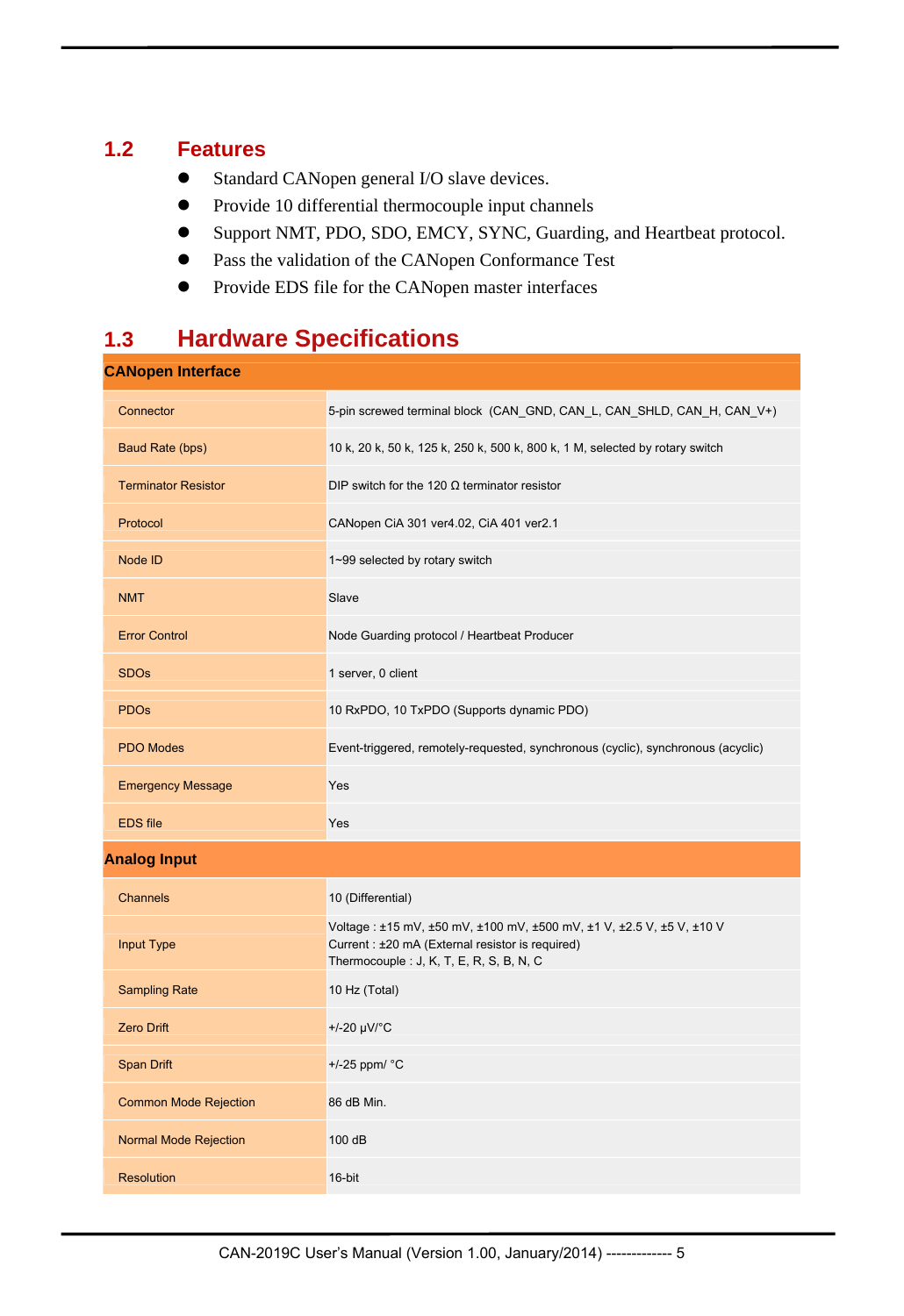| Input Impedance                        | $>400 k\Omega$                     |
|----------------------------------------|------------------------------------|
| Individual channel configuration       | Yes                                |
| Open Thermocouple Detection            | <b>Yes</b>                         |
| Over voltage protection                | 240 Vrms                           |
| <b>ESD Protection</b>                  | +/-4kV, Contact for each terminal. |
| Intra-module Isolation, Field to Logic | 3000 VDC                           |
| <b>Hardware</b>                        |                                    |
| <b>ESD Protection</b>                  | Contact 4 kV class A               |
| <b>LED</b>                             |                                    |
| <b>CANopen Status</b>                  | 3 LEDs to PWR, RUN and ERR         |
| <b>Power</b>                           |                                    |
| <b>Power Supply</b>                    | Unregulated $+10 \sim +30$ VDC     |
| <b>Power Consumption</b>               | 1.5 W                              |
| <b>Mechanism</b>                       |                                    |
| Installation                           | <b>DIN-Rail</b>                    |
| <b>Dimensions</b>                      | 33 mm x 99 mm x 78 mm (W x L x H)  |
| <b>Environment</b>                     |                                    |
| Operating Temp.                        | $-25 \sim 75$ °C                   |
| Storage Temp.                          | $-30 \sim 80$ °C                   |
| Humidity                               | 10 ~ 90% RH, non-condensing        |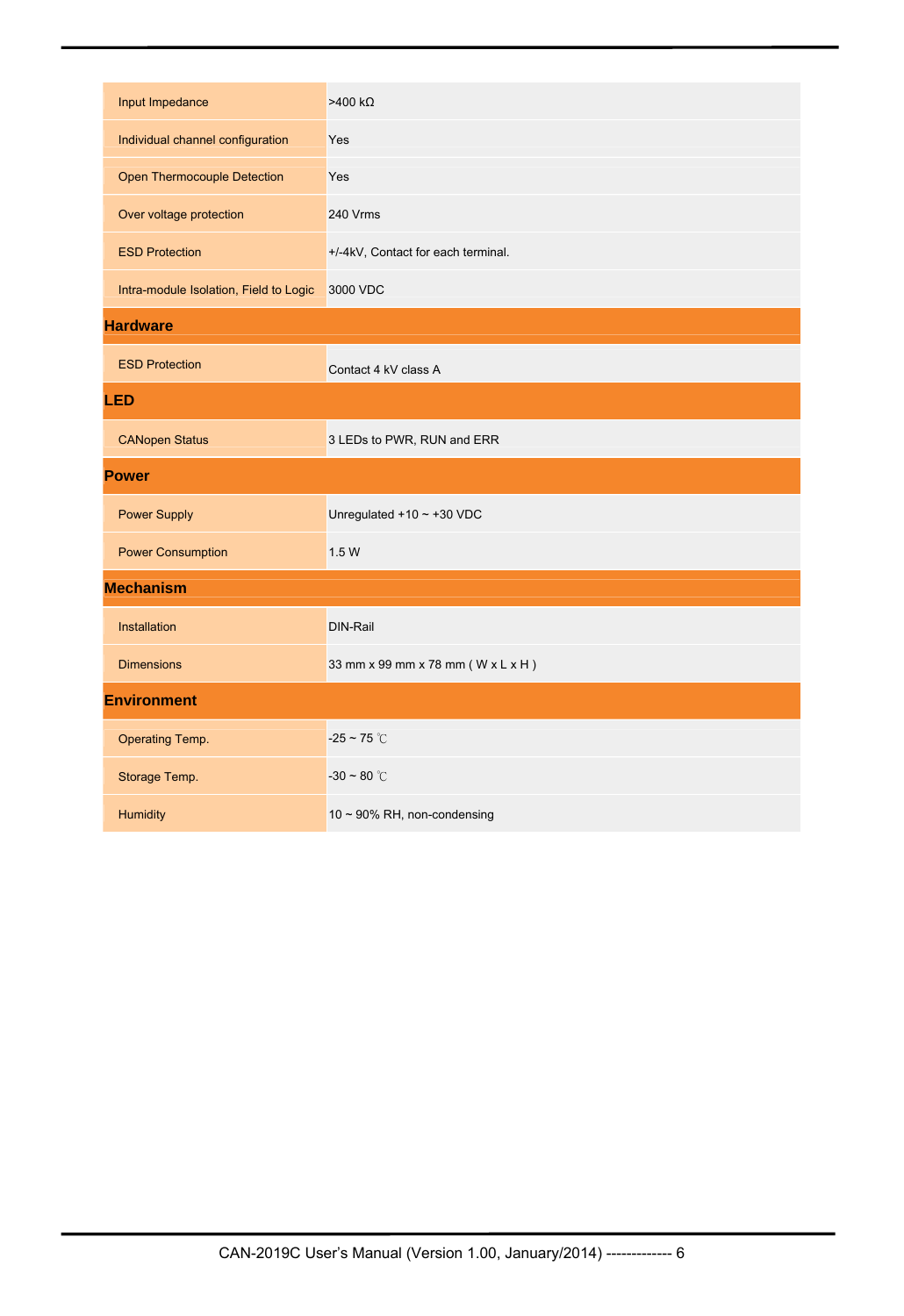## **1.4 Application**

- Measuring Temperature
- Medical technology
- **•** Utility vehicles

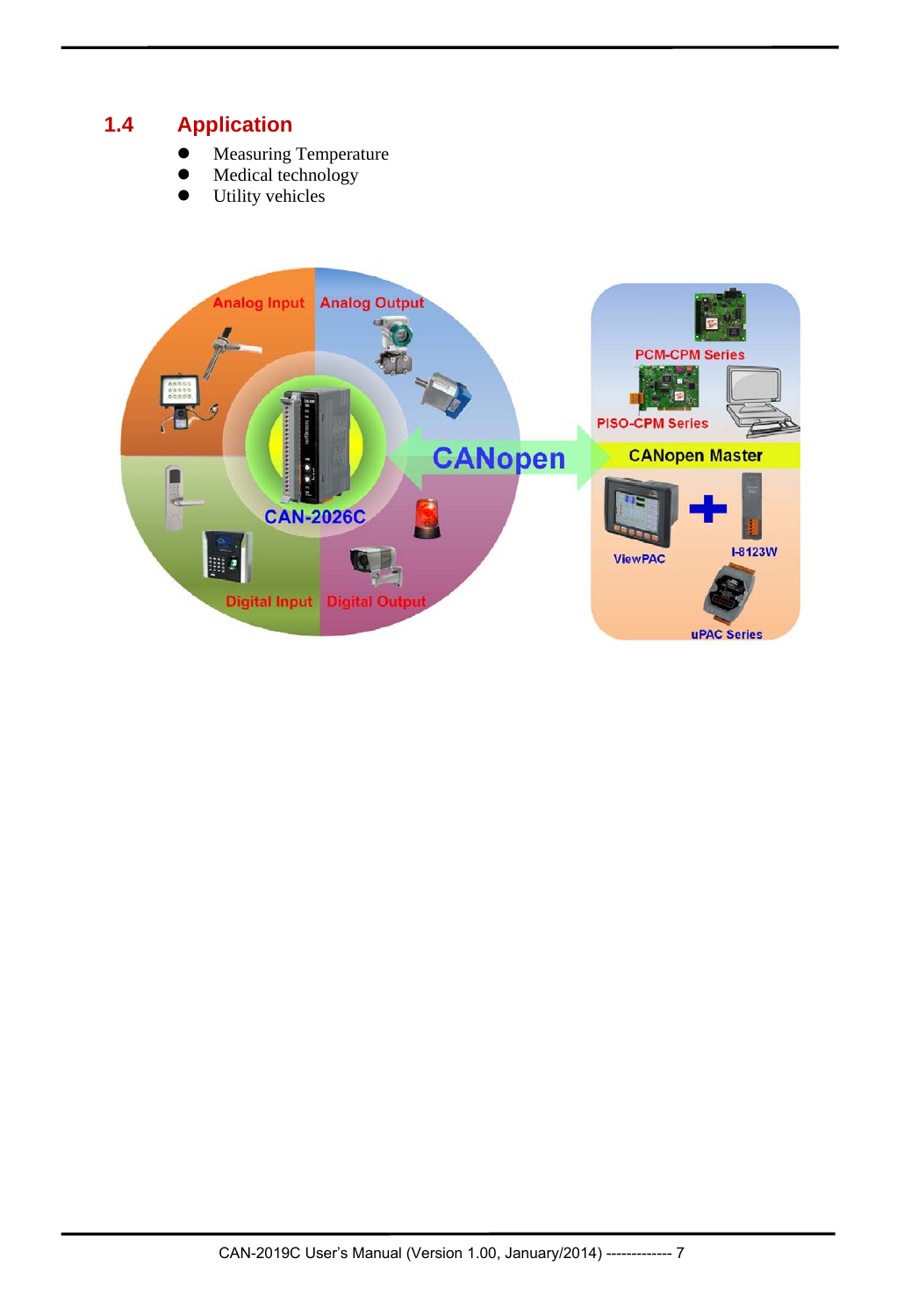# **2. Hardware**

## **2.1 Structure**





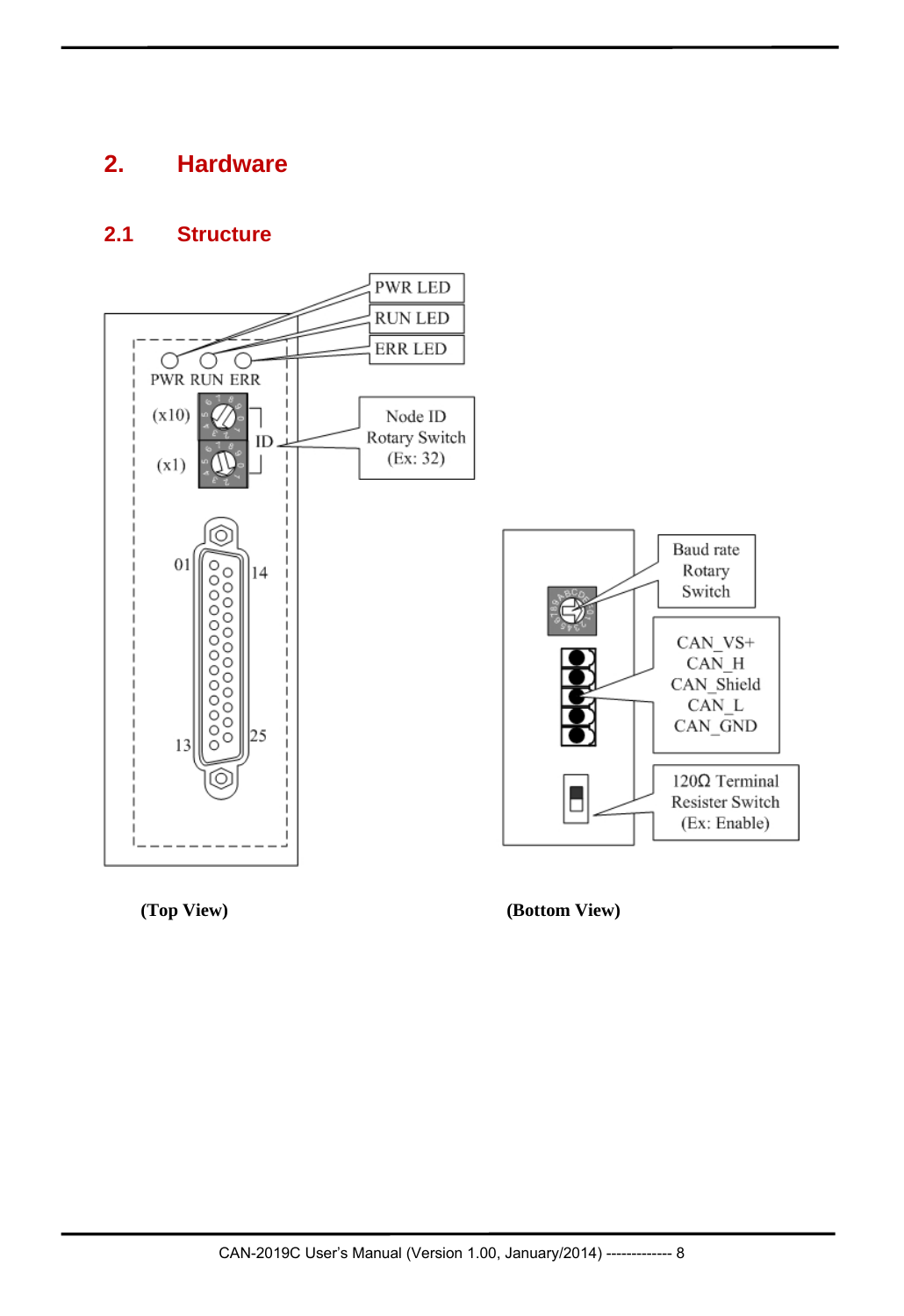## **2.2 Node ID & Baud Rate Rotary Switch**

The rotary switches for node ID configure the node ID of the CAN-2019C module. These two switches are for the tens digit and the units digit of node ID. The node ID value of this demo picture is 32.



**Node ID rotary switch** 

 The rotary switch for baud rate handles the CAN baud rate of the CAN-2019C module. The relationship between the rotary switch value and the practical baud rate is presented in the following table.



**Baud rate rotary switch** 

| <b>Rotary Switch Value</b> | Baud rate (k BPS) |
|----------------------------|-------------------|
|                            | 10                |
|                            | 20                |
| 2                          | 50                |
| 3                          | 125               |
|                            | 250               |
| 5                          | 500               |
| 6                          | 800               |
|                            |                   |

**Baud rate and rotary switch**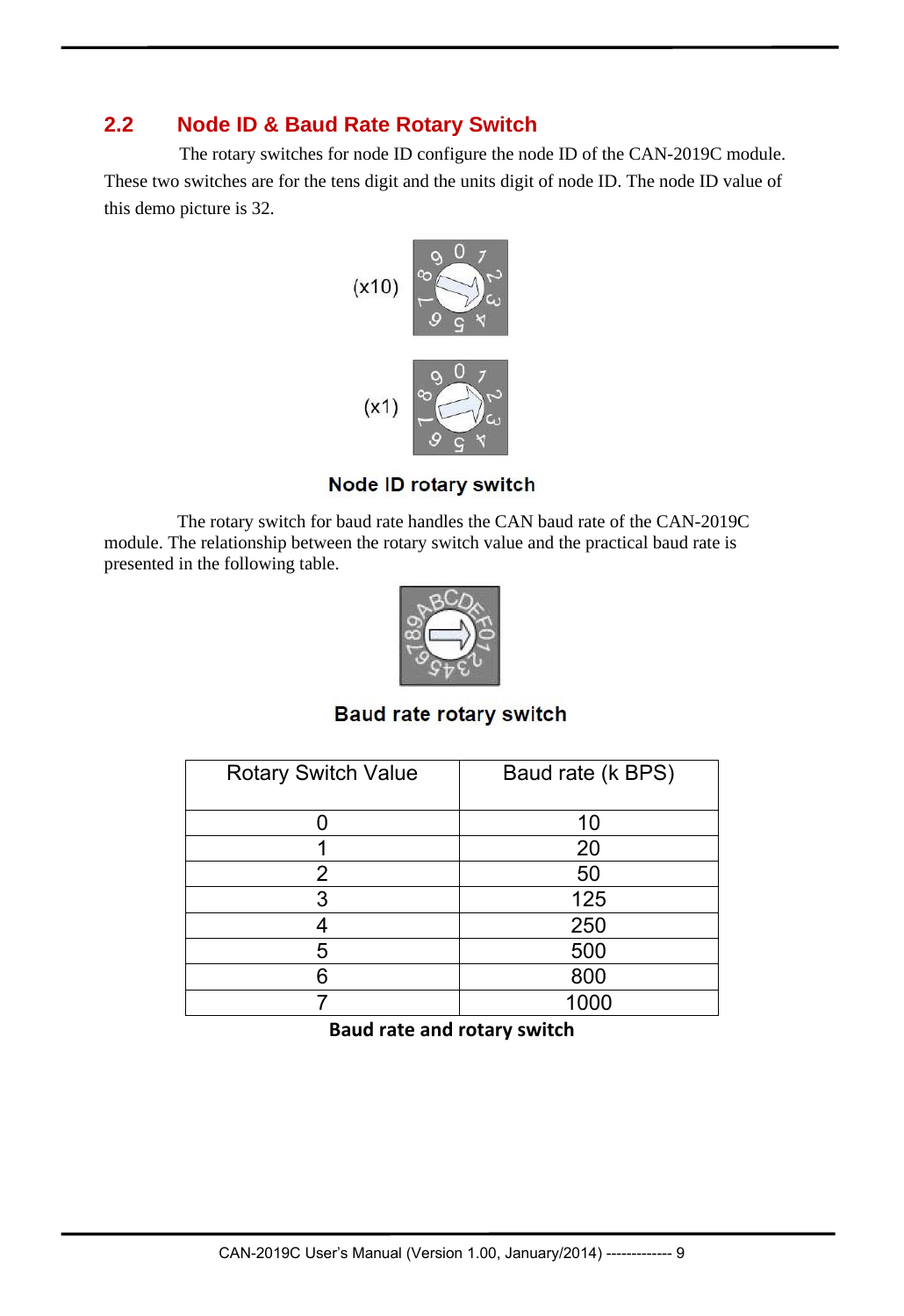## **2.3 LED Description**

#### **Power LED**

The CAN-2019C needs a 10V~30V<sub>pc</sub> power supply. Under a normal connection, a good power supply and a correct voltage selection, as the unit it turned on, the LED will light up in red.

#### **Run LED**

 The Run LED indicates the CANopen operation state. The description of the LED state is shown below. About the details, please refer to the section 2.3.1 of the CAN-2000C user manual.

| <b>LED Signal</b>            | <b>State</b>  | <b>Description</b>                           |
|------------------------------|---------------|----------------------------------------------|
| No Light                     | Non-power     | Power Supply is not ready                    |
| <b>Single Flash</b>          | Stopped       | The device is in Stopped state               |
| <b>Blinking</b>              | Pre-operation | The device is in the pre-<br>operation state |
| Continuing Light   Operation |               | The device is in the operational<br>state    |

#### **Error LED**

 The Error LED indicates the CANopen error state. The description of the LED state is shown below. About the details, please refer to the section 2.3.2 of the CAN-2000C user manual.

| <b>LED Signal</b>          | <b>State</b>         | <b>Description</b>                                       |  |  |
|----------------------------|----------------------|----------------------------------------------------------|--|--|
| No Light                   | Non error            | Device is in working condition                           |  |  |
| Single Flash               | <b>Error Warning</b> | At least one error of the CAN<br>controller has occurred |  |  |
| <b>Blinking</b>            | <b>Guarding fail</b> | Guard event happened                                     |  |  |
| Continuing Light   Bus Off |                      | The CAN controller is bus off                            |  |  |

#### **Terminal Resistor LED**

 When the switch of the 120Ω terminal resistor is turned on, the terminal resistor LED will be lightening.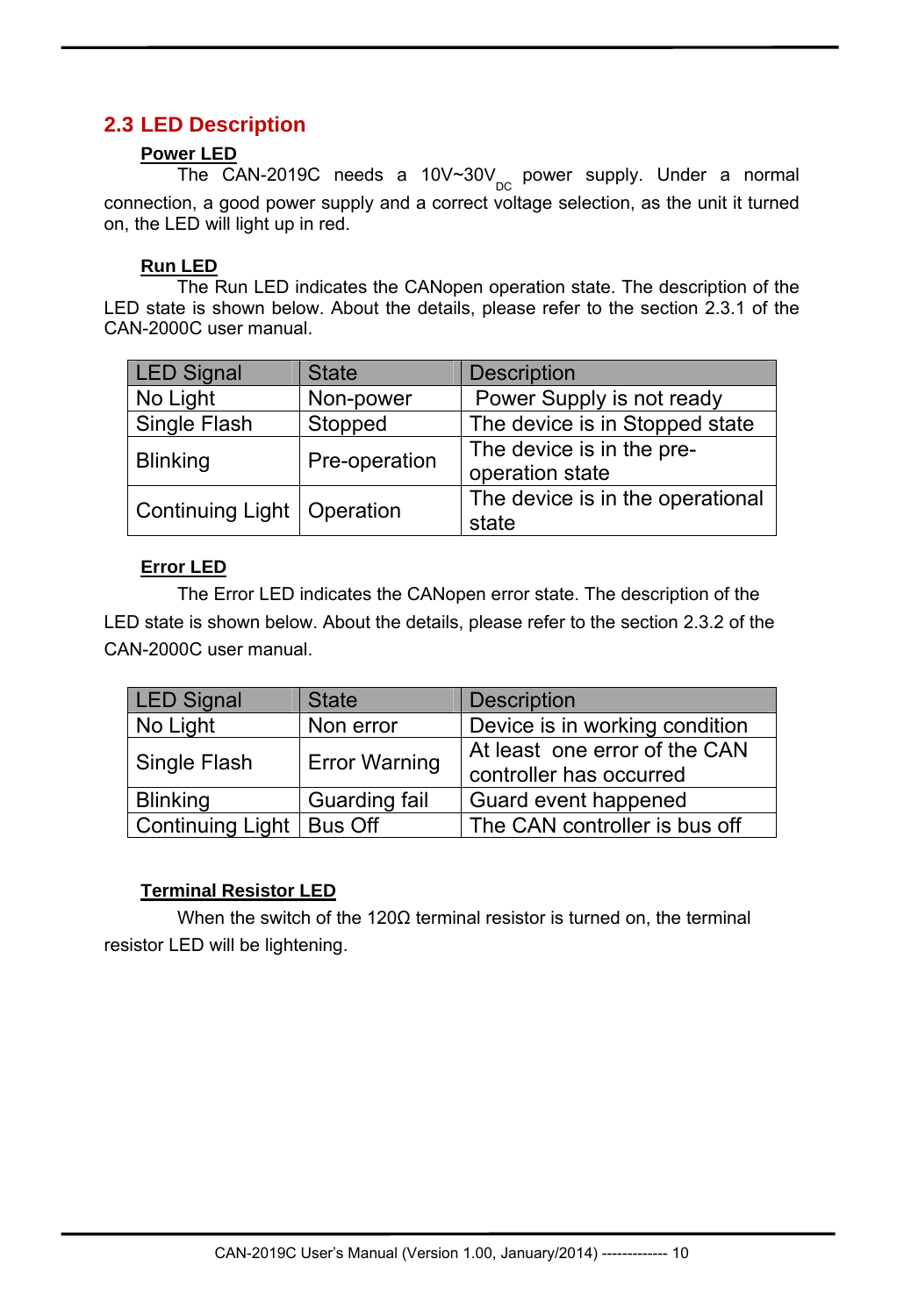## **2.4 PIN Assignment**

CAN-2019C + DB-1820(transformation connector)



| Pin Assignment Name                                                                                                                             |                                                                            | Terminal No.                                                                   |                                                                      | Pin Assignment Name                                                                                                            |  |  |
|-------------------------------------------------------------------------------------------------------------------------------------------------|----------------------------------------------------------------------------|--------------------------------------------------------------------------------|----------------------------------------------------------------------|--------------------------------------------------------------------------------------------------------------------------------|--|--|
| $+5V$<br>CJC<br><b>CH0-</b><br>$CH1-$<br>$CH2-$<br><b>CH3-</b><br>$CH4-$<br>$CH5-$<br>CH6-<br>CH7-<br><b>CH8-</b><br><b>CH9-</b><br><b>AGND</b> | 01<br>02<br>03<br>04<br>05<br>06<br>07<br>08<br>09<br>10<br>11<br>12<br>13 | O<br>∩<br>∩<br>O<br>O<br>O<br>n<br>O<br>( )<br>Ω<br>∩<br>O<br>Ω<br>Э<br>Ð<br>0 | 14<br>15<br>16<br>17<br>18<br>19<br>20<br>21<br>22<br>23<br>24<br>25 | <b>DGND</b><br>$CH0+$<br>$CH1+$<br>$CH2+$<br>$CH3+$<br>$CH4+$<br>$CH5+$<br>$CH6+$<br>$CH7+$<br>$CH8+$<br>$CH9+$<br><b>AGND</b> |  |  |
|                                                                                                                                                 |                                                                            |                                                                                | Shield                                                               | F.G.                                                                                                                           |  |  |

 $(CAN-2019C)$ 

(DB-1820)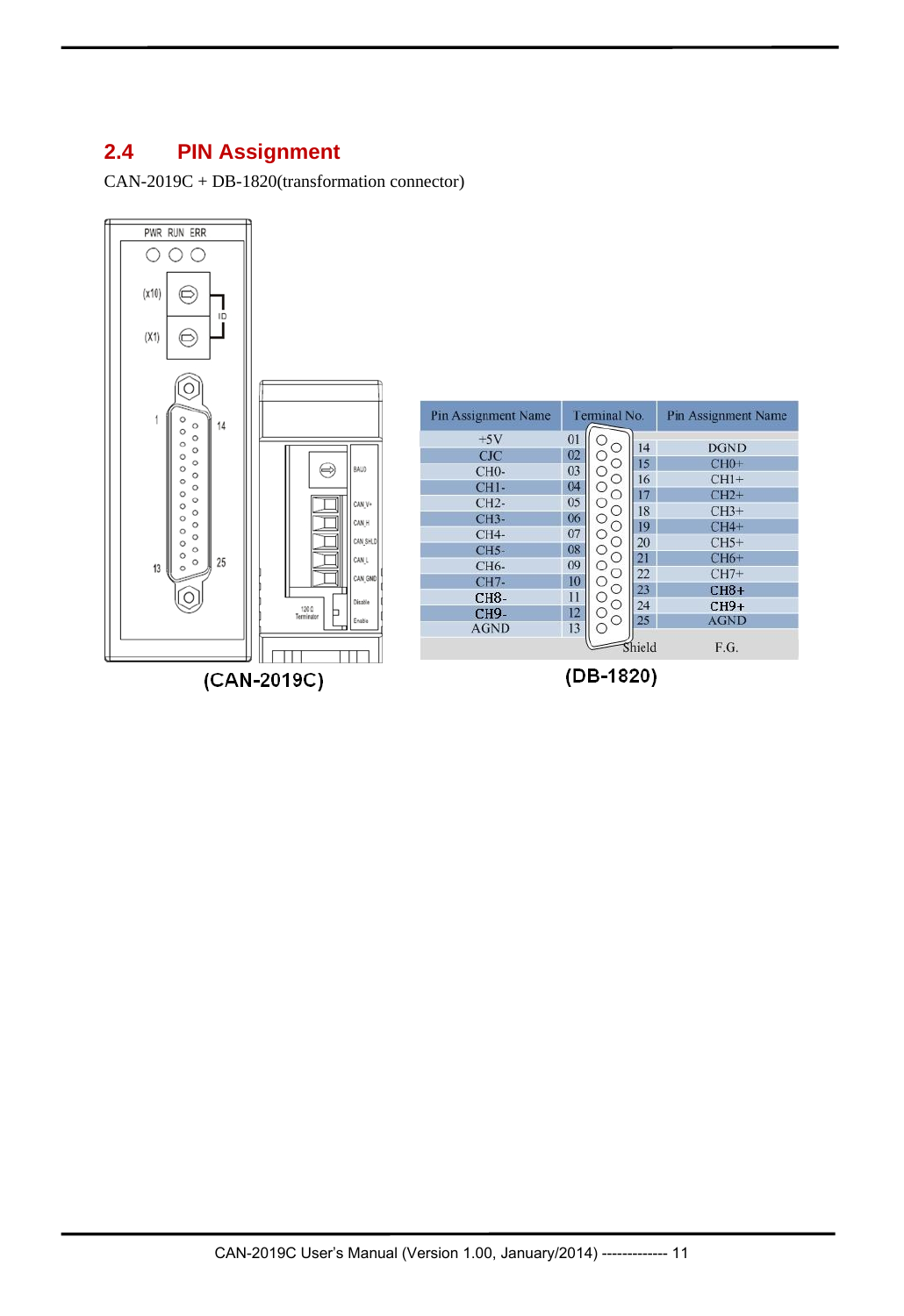## **2.5 Wire Connection**

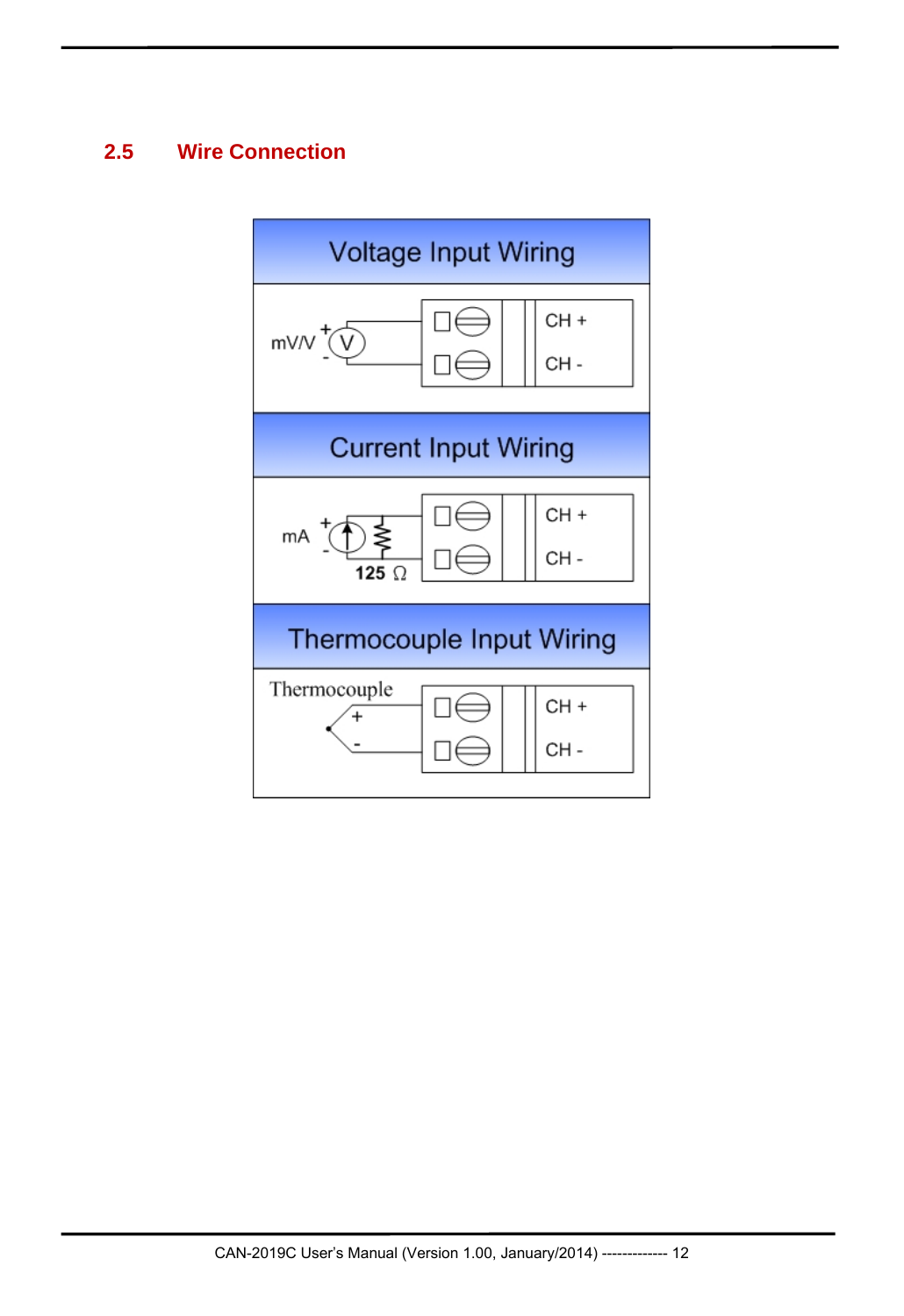# **3. Application**

# **3.1 Object Dictionary**  *General Communication Entries*

| Idx   | Sidx           | Description                                                | <b>Type</b>           | Attr      | <b>Default</b> |
|-------|----------------|------------------------------------------------------------|-----------------------|-----------|----------------|
| 1000h | 0h             | device type                                                | <b>UNSIGNED 32</b>    | <b>RO</b> |                |
| 1001h | 0h             | error register                                             | <b>UNSIGNED 8</b>     | <b>RO</b> | ---            |
| 1003h | 0h             | largest sub-index supported for<br>'predefine error field" | <b>UNSIGNED 8</b>     | <b>RO</b> | 0h             |
|       | 1 <sub>h</sub> | actual error (the newest one)                              | <b>UNSIGNED 32</b>    | <b>RO</b> | ---            |
|       | $\ddotsc$      |                                                            | .                     | .         |                |
|       | 5h             | actual error (the oldest one)                              | <b>UNSIGNED 32</b>    | <b>RO</b> | $---$          |
| 1005h | 0h             | COB-ID of Sync message                                     | <b>UNSIGNED 32</b>    | <b>RW</b> | 80h            |
| 1008h | 0h             | manufacturer device name                                   | <b>VISIBLE STRING</b> | <b>RO</b> |                |
| 1009h | 0h             | manufacturer hardware version                              | <b>VISIBLE STRING</b> | <b>RO</b> | ---            |
| 100Ah | 0h             | manufacturer software version                              | <b>VISIBLE STRING</b> | <b>RO</b> |                |
| 100Ch | 0h             | guard time                                                 | <b>UNSIGNED 16</b>    | <b>RW</b> | 0              |
| 100Dh | 0h             | life time factor                                           | <b>UNSIGNED 8</b>     | <b>RW</b> | $\overline{0}$ |
| 1010h | 0h             | largest subindex supported                                 | <b>UNSIGNED 8</b>     | <b>RO</b> | 1              |
| 1010h | 1 <sub>h</sub> | save all parameters                                        | <b>UNSIGNED 32</b>    | <b>RW</b> | 0              |
| 1011h | 0h             | largest subindex supported                                 | <b>UNSIGNED 8</b>     | <b>RO</b> | 1              |
| 1011h | 1 <sub>h</sub> | restore all default parameters                             | <b>UNSIGNED 32</b>    | <b>RW</b> | 0              |
| 1014h | 0h             | <b>COB-ID of EMCY</b>                                      | <b>UNSIGNED 32</b>    | <b>RW</b> | 80h+Node-ID    |
| 1015h | 0h             | Inhibit time of EMCY                                       | <b>UNSIGNED 16</b>    | <b>RW</b> | 0              |
| 1017h | 0h             | Heartbeat time                                             | <b>UNSIGNED 16</b>    | <b>RW</b> | 0              |
| 1018h | 0h             | largest sub-index supported for<br>"identity object"       | <b>UNSIGNED 8</b>     | <b>RO</b> | 4              |
|       | 1 <sub>h</sub> | vender ID                                                  | <b>UNSIGNED 32</b>    | <b>RO</b> | 0x0000013C     |
|       | 2h             | <b>Produce Code</b>                                        | <b>UNSIGNED 32</b>    | <b>RO</b> | 0x00002019     |
|       | 3h             | Revision number                                            | <b>UNSIGNED 32</b>    | <b>RO</b> | 0x00030001     |
|       | 4h             | Serial number                                              | <b>UNSIGNED 32</b>    | <b>RO</b> | 0x6cd3683c     |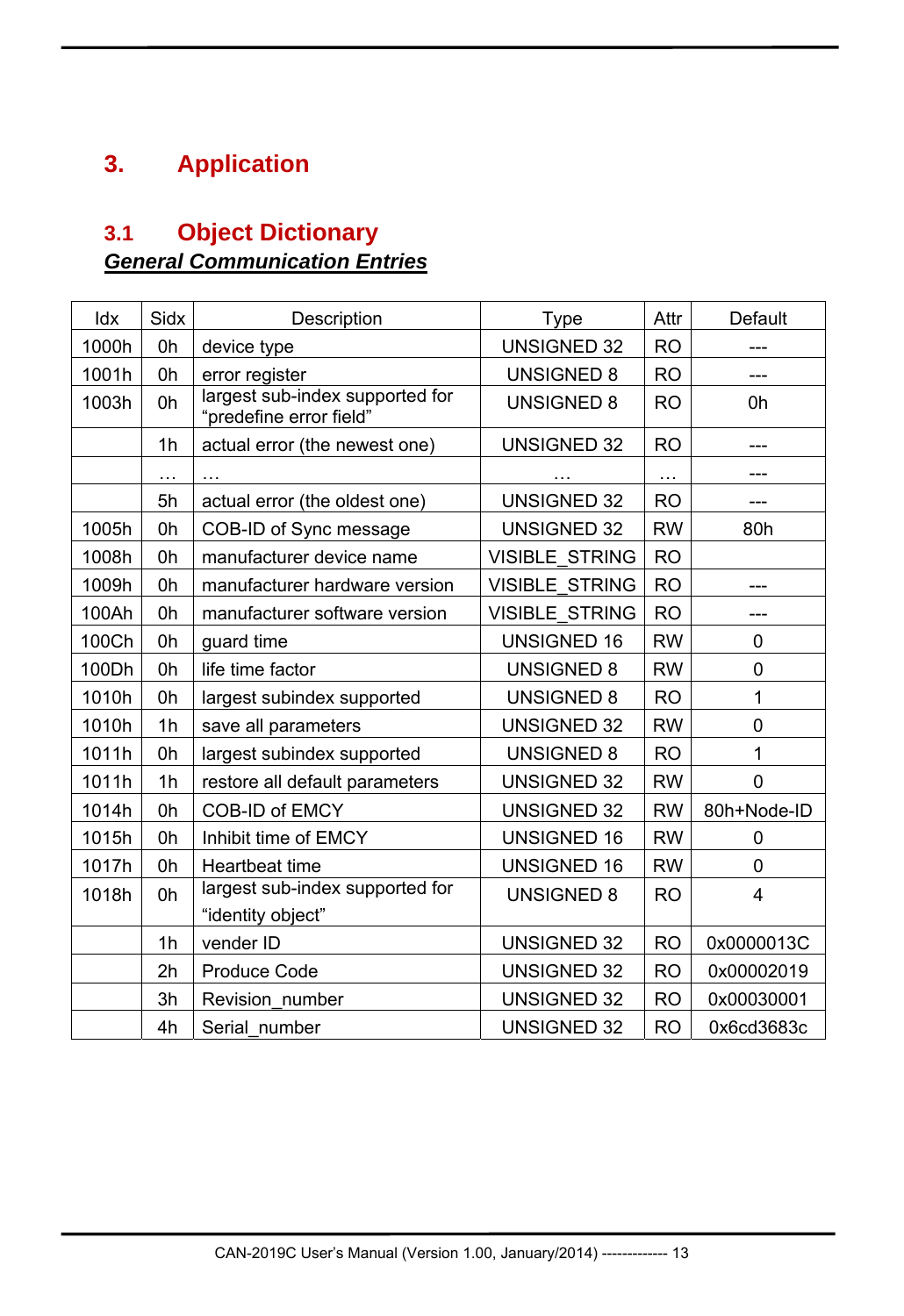## *SDO Communication Entries*

| ldx   | Sidx           | <b>Description</b>                                        | Type               | Attr      | Default             |
|-------|----------------|-----------------------------------------------------------|--------------------|-----------|---------------------|
| 1200h | 0h             | largest sub-index supported<br>for "server SDO parameter" | <b>UNSIGNED 8</b>  | <b>RO</b> |                     |
|       | 1 <sub>h</sub> | COB-ID form client to server<br>(RxSDO)                   | UNSIGNED 32        | - RO      | $\mid$ 600h+Node-ID |
|       | 2h             | COB-ID form server to client<br>TxSDO)                    | <b>UNSIGNED 32</b> | RO.       | 580h+Node-ID        |

# *RxPDO Communication Entries*

| Idx                  | Sidx                 | Description              | <b>Type</b>        | Attr      | <b>Default</b> |
|----------------------|----------------------|--------------------------|--------------------|-----------|----------------|
| 1400h                | 0h                   | Number of entries        | <b>UNSIGNED 8</b>  | <b>RO</b> | $\overline{2}$ |
|                      | 1 <sub>h</sub>       | COB-ID used by RxPDO     | <b>UNSIGNED 32</b> | <b>RW</b> | 200h+Node-ID   |
|                      | 2h                   | <b>Transmission type</b> | <b>UNSIGNED 8</b>  | <b>RW</b> | FFh            |
| 1401h                | 0h                   | Number of entries        | <b>UNSIGNED 8</b>  | <b>RO</b> | $\overline{2}$ |
|                      | 1 <sub>h</sub>       | COB-ID used by RxPDO     | <b>UNSIGNED 32</b> | <b>RW</b> | 300h+Node-ID   |
|                      | 2h                   | <b>Transmission type</b> | <b>UNSIGNED 8</b>  | <b>RW</b> | FFh            |
| 1402h                | 0h                   | Number of entries"       | <b>UNSIGNED 8</b>  | <b>RO</b> | $\overline{2}$ |
|                      | 1 <sub>h</sub>       | COB-ID used by RxPDO     | <b>UNSIGNED 32</b> | <b>RW</b> | 400h+Node-ID   |
|                      | 2h                   | <b>Transmission type</b> | <b>UNSIGNED 8</b>  | <b>RW</b> | FFh            |
| 1403h                | 0h                   | Number of entries        | <b>UNSIGNED 8</b>  | <b>RO</b> | 2              |
|                      | 1h                   | COB-ID used by RxPDO     | <b>UNSIGNED 32</b> | <b>RW</b> | 500h+Node-ID   |
|                      | 2h                   | <b>Transmission type</b> | <b>UNSIGNED 8</b>  | <b>RW</b> | FFh            |
| 1404h                | 0h                   | Number of entries        | <b>UNSIGNED 8</b>  | <b>RO</b> | $\overline{2}$ |
|                      | 1 <sub>h</sub>       | COB-ID used by RxPDO     | <b>UNSIGNED 32</b> | <b>RW</b> | C0000000h      |
|                      | 2h                   | <b>Transmission type</b> | <b>UNSIGNED 8</b>  | <b>RW</b> |                |
| $\sim$ $\sim$ $\sim$ | $\sim$ $\sim$ $\sim$ |                          | $\cdots$           | $\cdots$  | $\cdots$       |
| 1409h                | 0h                   | Number of entries        | <b>UNSIGNED 8</b>  | <b>RO</b> | $\overline{2}$ |
|                      | 1 <sub>h</sub>       | COB-ID used by RxPDO     | <b>UNSIGNED 32</b> | <b>RW</b> | C0000000h      |
|                      | 2h                   | <b>Transmission type</b> | <b>UNSIGNED 8</b>  | <b>RW</b> |                |

## *RxPDO Mapping Communication Entries*

| Idx   | Sidx | <b>Description</b> | Type              | Attr      | Default |
|-------|------|--------------------|-------------------|-----------|---------|
| 1600h | 0h   | Number of entries  | <b>UNSIGNED 8</b> | <b>RW</b> |         |
| 1601h | 0h   | Number of entries  | <b>UNSIGNED 8</b> | <b>RW</b> |         |
| 1602h | 0h   | Number of entries  | <b>UNSIGNED 8</b> | <b>RW</b> |         |
| .     | .    | .                  | .                 | .         | .       |
| 1609h | 0h   | Number of entries  | <b>UNSIGNED 8</b> | <b>RW</b> |         |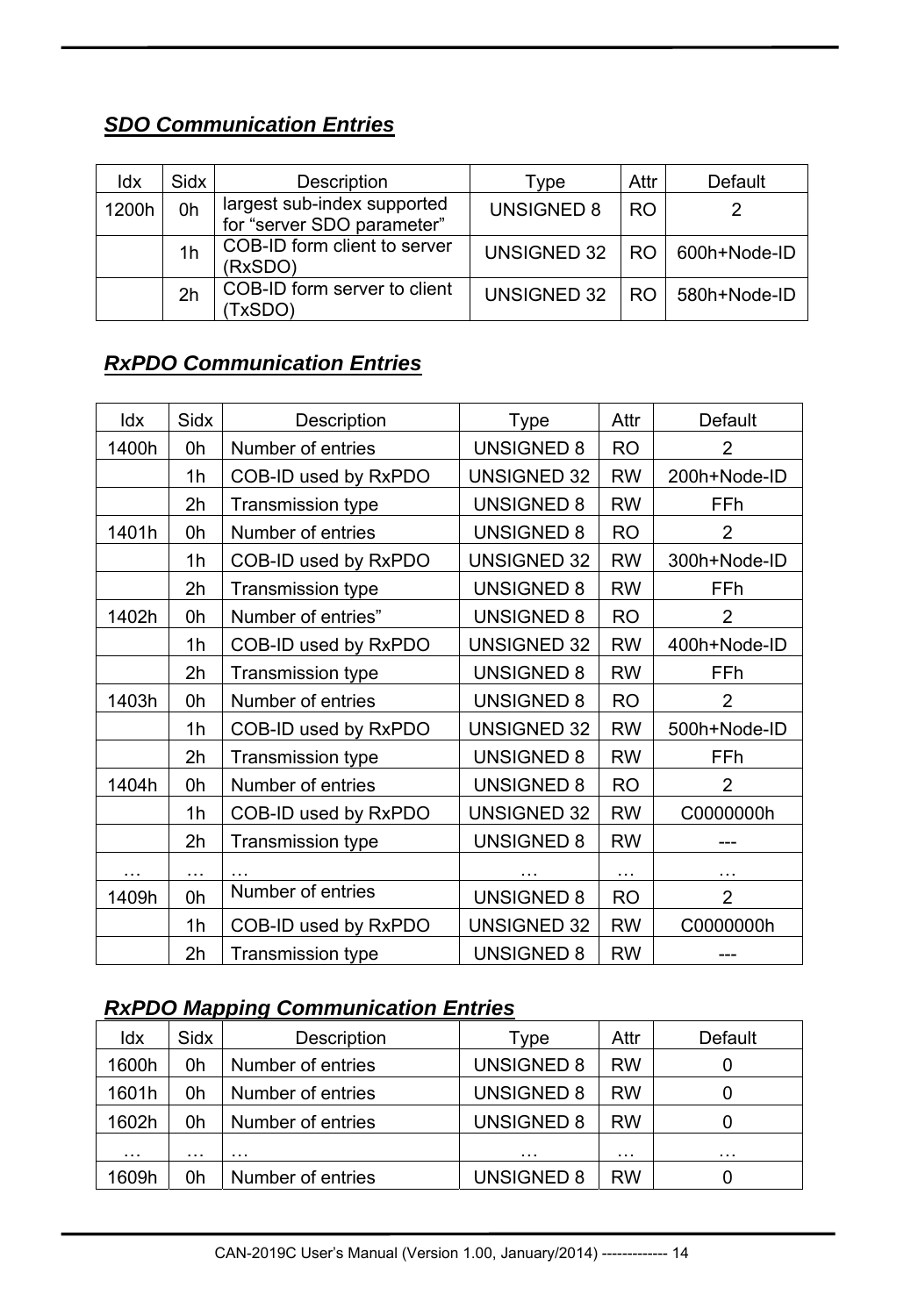# *TxPDO Communication Entries*

| Idx   | Sidx           | Description              | Type               | Attr      | <b>Default</b> |
|-------|----------------|--------------------------|--------------------|-----------|----------------|
| 1800h | 0h             | Number of entries        | <b>UNSIGNED 8</b>  | <b>RO</b> | 5              |
|       | 1 <sub>h</sub> | COB-ID used by TxPDO     | <b>UNSIGNED 32</b> | <b>RW</b> | 180h+Node-ID   |
|       | 2h             | <b>Transmission type</b> | <b>UNSIGNED 8</b>  | <b>RW</b> | FFh            |
|       | 3h             | Inhibit time             | <b>UNSIGNED 16</b> | <b>RW</b> | 0              |
|       | 4h             | Reversed                 |                    | ---       | ---            |
|       | 5h             | Event timer              | <b>UNSIGNED 16</b> | <b>RW</b> | $\overline{0}$ |
| 1801h | 0h             | Number of entries        | <b>UNSIGNED 8</b>  | <b>RO</b> | 5              |
|       | 1 <sub>h</sub> | COB-ID used by TxPDO     | <b>UNSIGNED 32</b> | <b>RW</b> | 280h+Node-ID   |
|       | 2h             | <b>Transmission type</b> | <b>UNSIGNED 8</b>  | <b>RW</b> | FFh            |
|       | 3h             | Inhibit time             | <b>UNSIGNED 16</b> | <b>RW</b> | $\overline{0}$ |
|       | 4h             | Reversed                 |                    | ---       |                |
|       | 5h             | Event timer              | <b>UNSIGNED 16</b> | <b>RW</b> | $\overline{0}$ |
| 1802h | 0h             | Number of entries        | <b>UNSIGNED 8</b>  | <b>RO</b> | 5              |
|       | 1h             | COB-ID used by TxPDO     | <b>UNSIGNED 32</b> | <b>RW</b> | 380h+Node-ID   |
|       | 2h             | Transmission type        | <b>UNSIGNED 8</b>  | <b>RW</b> | FFh            |
|       | 3h             | Inhibit time             | <b>UNSIGNED 16</b> | <b>RW</b> | 0              |
|       | 4h             | Reversed                 |                    | $---$     | $---$          |
|       | 5h             | Event timer              | <b>UNSIGNED 16</b> | <b>RW</b> | $\overline{0}$ |
| 1803h | 0h             | Number of entries        | <b>UNSIGNED 8</b>  | <b>RO</b> | 5              |
|       | 1 <sub>h</sub> | COB-ID used by TxPDO     | <b>UNSIGNED 32</b> | <b>RW</b> | 480h+Node-ID   |
|       | 2h             | Transmission type        | <b>UNSIGNED 8</b>  | <b>RW</b> | FFh            |
|       | 3h             | Inhibit time             | <b>UNSIGNED 16</b> | <b>RW</b> | $\mathbf 0$    |
|       | 4h             | Reversed                 |                    | ---       |                |
|       | 5h             | Event timer              | <b>UNSIGNED 16</b> | <b>RW</b> | 0              |
| 1804h | 0h             | Number of entries        | <b>UNSIGNED 8</b>  | <b>RO</b> | 5              |
|       | 1h             | COB-ID used by TxPDO     | <b>UNSIGNED 32</b> | <b>RW</b> | 80000000h      |
|       | 2h             | <b>Transmission type</b> | <b>UNSIGNED 8</b>  | <b>RW</b> | FFh            |
|       | 3h             | Inhibit time             | <b>UNSIGNED 16</b> | <b>RW</b> | 0              |
|       | 4h             | Reversed                 |                    | ---       | ---            |
|       | 5h             | Event timer              | <b>UNSIGNED 16</b> | <b>RW</b> | 0              |
|       | $\cdots$       |                          |                    | $\sim$    | $\sim$         |
| 1809h | 0h             | Number of entries        | <b>UNSIGNED 8</b>  | <b>RO</b> | 5              |
|       | 1 <sub>h</sub> | COB-ID used by TxPDO     | <b>UNSIGNED 32</b> | <b>RW</b> | 80000000h      |
|       | 2h             | <b>Transmission type</b> | <b>UNSIGNED 8</b>  | <b>RW</b> | FFh            |
|       | 3h             | Inhibit time             | <b>UNSIGNED 16</b> | <b>RW</b> | 0              |
|       | 4h             | Reversed                 | $\cdots$           | $\cdots$  | $\cdots$       |
|       | 5h             | Event timer              | <b>UNSIGNED 16</b> | <b>RW</b> | 0              |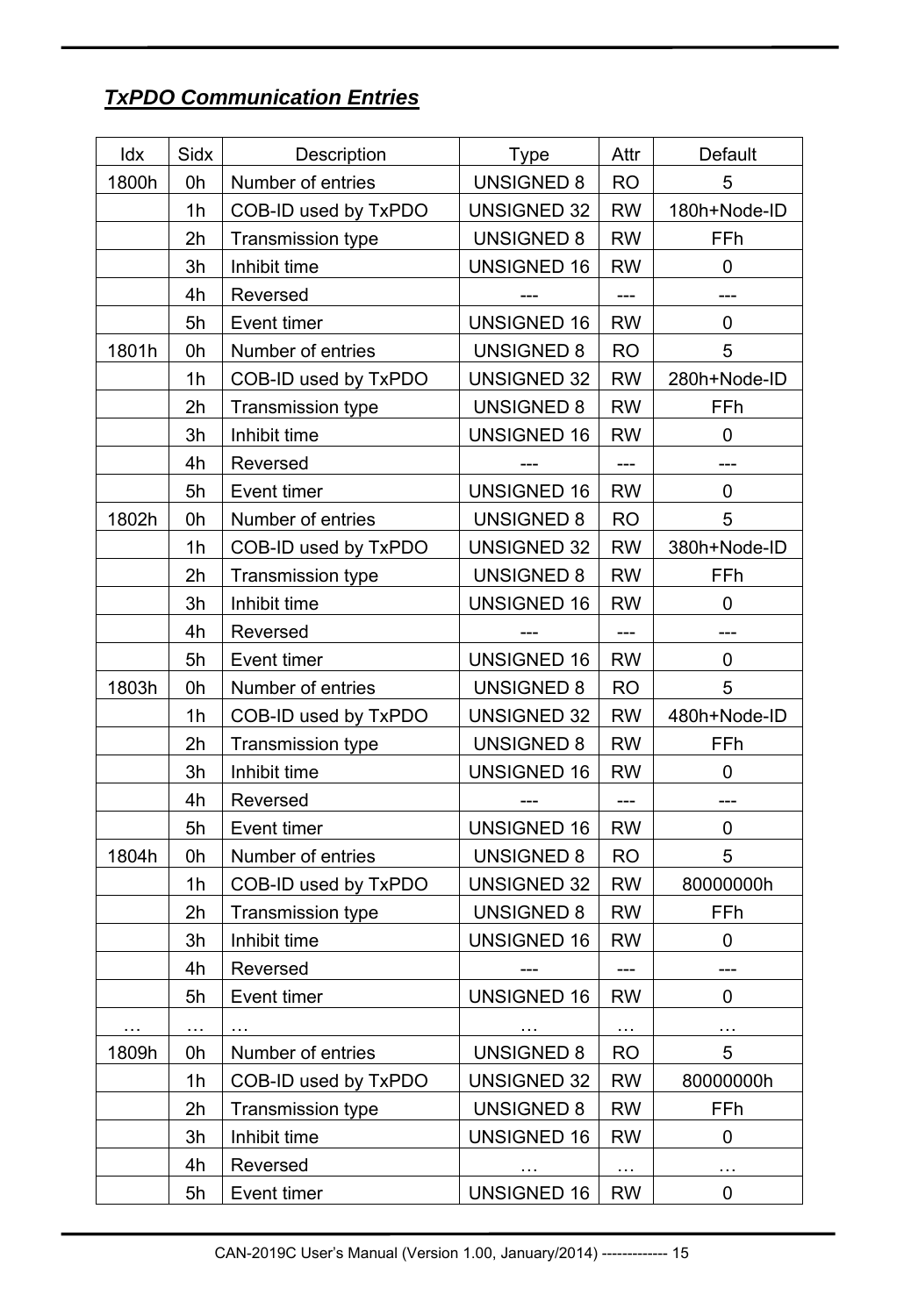| Idx      | Sidx                 | Description          | Type               | Attr          | <b>Default</b> |
|----------|----------------------|----------------------|--------------------|---------------|----------------|
| 1A00h    | 0h                   | Number of entries    | <b>UNSIGNED 8</b>  | <b>RO</b>     | 0              |
| 1A01h    | 0h                   | Number of entries    | <b>UNSIGNED 8</b>  | <b>RO</b>     | 4              |
|          | 1 <sub>h</sub>       | Read Analog input 1h | <b>UNSIGNED 16</b> | <b>RW</b>     | 6401 0110h     |
|          | 2h                   | Read Analog input 2h | <b>UNSIGNED 16</b> | <b>RW</b>     | 6401 0210h     |
|          | 3h                   | Read Analog input 3h | <b>UNSIGNED 16</b> | <b>RW</b>     | 6401 0310h     |
|          | 4h                   | Read Analog input 4h | <b>UNSIGNED 16</b> | <b>RW</b>     | 6401 0410h     |
| 1A02h    | 0h                   | Number of entries    | <b>UNSIGNED 8</b>  | <b>RO</b>     | 4              |
|          | 1 <sub>h</sub>       | Read Analog input 5h | <b>UNSIGNED 16</b> | <b>RW</b>     | 6401 0510h     |
|          | 2h                   | Read Analog input 6h | <b>UNSIGNED 16</b> | <b>RW</b>     | 6401 0610h     |
|          | 3h                   | Read Analog input 7h | <b>UNSIGNED 16</b> | <b>RW</b>     | 6401 0710h     |
|          | 4h                   | Read Analog input 8h | <b>UNSIGNED 16</b> | <b>RW</b>     | 6401 0810h     |
| 1A03h    | 0h                   | Number of entries    | <b>UNSIGNED 8</b>  | <b>RO</b>     | $\overline{2}$ |
|          | 1h                   | Read Analog input 9h | <b>UNSIGNED 16</b> | <b>RW</b>     | 6401 0910h     |
|          | 2h                   | Read Analog input Ah | <b>UNSIGNED 16</b> | <b>RW</b>     | 6401 0A10h     |
| 1A04h    | 0h                   | Number of entries    | <b>UNSIGNED 8</b>  | <b>RO</b>     | 0              |
| 1A05h    | 0h                   | Number of entries    | <b>UNSIGNED 8</b>  | <b>RO</b>     | 0              |
| $\cdots$ | $\ddot{\phantom{1}}$ |                      |                    | $\sim$ $\sim$ | .              |
| 1A09h    | 0h                   | Number of entries    | <b>UNSIGNED 8</b>  | <b>RO</b>     | 0              |

# *TxPDO Mapping Communication Entries*

## *Analog Input range Entry*

| Idx   | <b>Sidx</b> | <b>Description</b>          | Type              | Attr           | <b>Default</b> |
|-------|-------------|-----------------------------|-------------------|----------------|----------------|
| 2004h | 0h          | Number of entries           | <b>UNSIGNED 8</b> | R <sub>O</sub> | 10             |
|       | 1h          | Input range of AI channel 0 | <b>UNSIGNED 8</b> | <b>RW</b>      | 0x0E           |
|       | $\cdots$    | .                           | $\cdots$          | .              | $\cdots$       |
|       | 6h          | Input range of AI channel 5 | <b>UNSIGNED 8</b> | <b>RW</b>      | 0x0E           |
|       | 7h          | Input range of AI channel 6 | <b>UNSIGNED 8</b> | <b>RW</b>      | 0x0E           |
|       | Ah          | Input range of AI channel 9 | <b>UNSIGNED 8</b> | <b>RW</b>      | 0x0E           |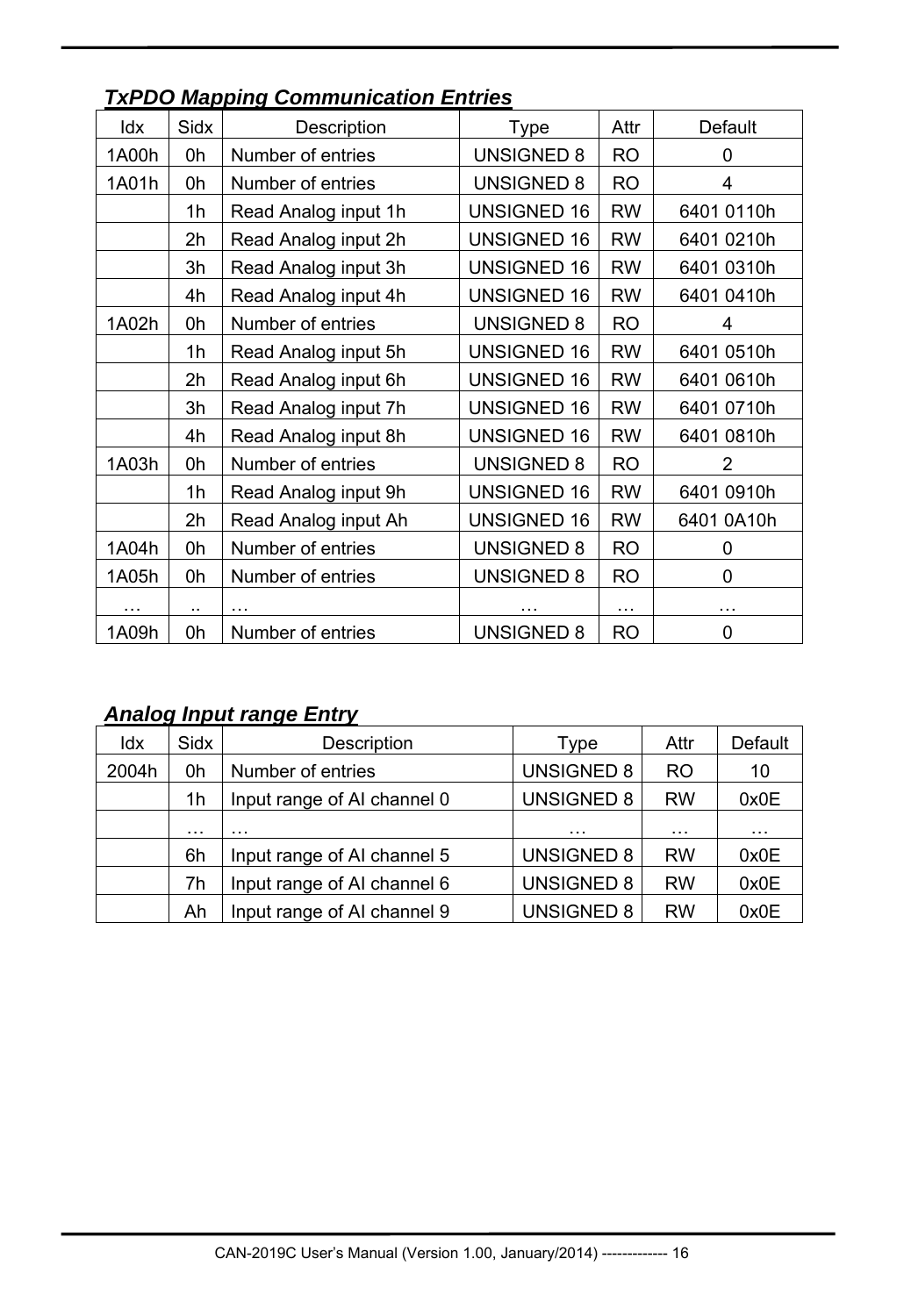## *Analog Input DeviceEntries*

| ldx   | <b>Sidx</b>    | <b>Description</b>          | Type               | Attr      | Default |
|-------|----------------|-----------------------------|--------------------|-----------|---------|
| 6401h | 0h             | Number of entries           | UNSIGNED 8         | <b>RO</b> | 10      |
|       | 1 <sub>h</sub> | Read Analog Input channel 0 | UNSIGNED 16        | <b>RO</b> |         |
|       | .              | .                           | .                  | .         | .       |
|       | Ah             | Read Analog Input channel 9 | <b>UNSIGNED 16</b> | <b>RO</b> |         |

## *Analog Input Interrupt Upper Limit Integer*

| ldx   | Sidx | <b>Description</b>          | Type               | Attr      | Default |
|-------|------|-----------------------------|--------------------|-----------|---------|
| 6424h | 0h   | Number of entries           | <b>UNSIGNED 8</b>  | <b>RO</b> | 10      |
|       | 1h   | AI upper limit of channel 0 | UNSIGNED 32        | <b>RW</b> |         |
|       | .    | .                           | .                  | .         | .       |
|       | Ah   | AI upper limit of channel 9 | <b>UNSIGNED 32</b> | <b>RW</b> | ---     |

**Note: Please refer to "Appendix" for AI upper limit range** *Analog Input Interrupt Lower Limit Interger*

| ldx   | <b>Sidx</b> | Description                 | Type               | Attr      | Default |
|-------|-------------|-----------------------------|--------------------|-----------|---------|
| 6425h | 0h          | Number of entries           | UNSIGNED 8         | <b>RO</b> | 10      |
|       | 1h          | Al lower limit of channel 0 | <b>UNSIGNED 32</b> | <b>RW</b> |         |
|       | .           | .                           | .                  | .         | .       |
|       | Ah          | Al lower limit of channel 9 | <b>UNSIGNED 32</b> | <b>RW</b> | ---     |

**Note: Please refer to "Appendix" for AI lower limit range**

## *Analog Input Interrupt Delta Unsigned*

| ldx   | Sidx | <b>Description</b>          | Type               | Attr      | Default              |
|-------|------|-----------------------------|--------------------|-----------|----------------------|
| 6426h | 0h   | Number of entries           | <b>UNSIGNED 8</b>  | <b>RO</b> | 10                   |
|       | 1h   | Al delta value of channel 0 | UNSIGNED 32        | <b>RW</b> | ---                  |
|       | .    | .                           | .                  | .         | $\sim$ $\sim$ $\sim$ |
|       | Ah   | Al delta value of channel 9 | <b>UNSIGNED 32</b> | <b>RW</b> | ---                  |

**Note: These values are used to define the acceptable AI change ranges for each AI channels and may have different range for the physical value because of the settings of the type code. Please refer to the appendix or the type code definition.**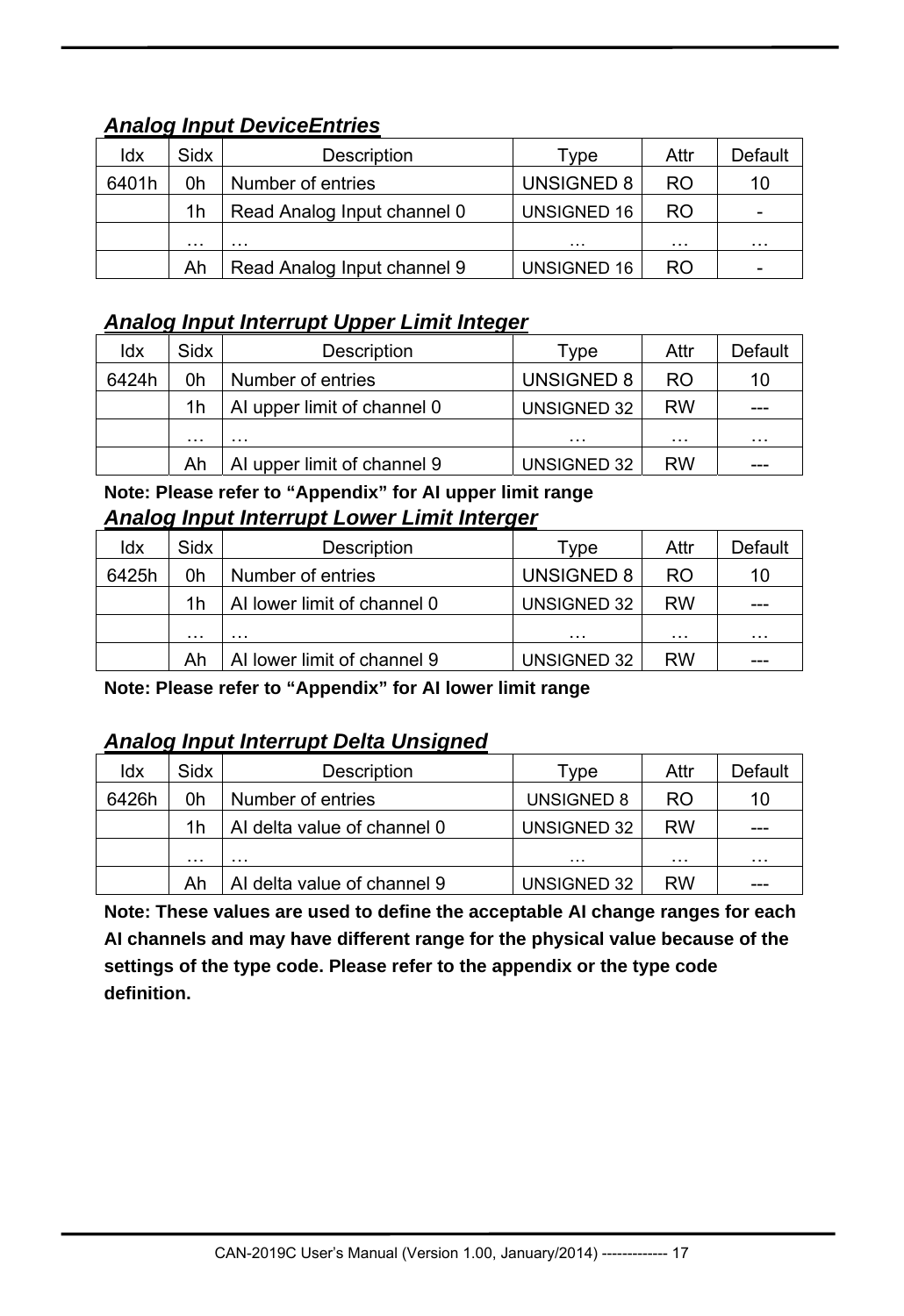# **3.2 Store and Restore Object**

 The user can write the value 65766173h to object with index 1010h and subindex 1 to save the application setting, or write the value 64616F6Ch to the object with index 1011h and subindex 1 and reboot the module to load the factory default. The following table lists the relative objects which will be stored or restored after writing these two objects. The factory default for these objects is also shown below:

| Index    | Subindex | Description                                     | Factory<br><b>Default</b> |
|----------|----------|-------------------------------------------------|---------------------------|
| 2004h    | $1 - A$  | Analog Input type code for channel $0 \sim 9$   | 08h                       |
| 6421h    | $1 - A$  | Al interrupt trigger selections for channel 0~9 | 07h                       |
| 6423h    | 1        | Al global interrupt enable                      | 0                         |
| 6424h    | $1 - A$  | Al interrupt upper limit for channel $0\nu$ -9  | --                        |
| 6425h    | $1 - A$  | AI interrupt lower limit for channel $0\nu 9$   |                           |
| 6426h    | $1 - A$  | Al interrupt delta values for channel $0\nu$ 9  | --                        |
| 1400h    | $1 - 2$  | RxPDO1 parameter                                | --                        |
| $\cdots$ | $\cdots$ | .                                               | .                         |
| 1409h    | $1 - 2$  | RxPDO10 parameter                               |                           |
| 1600h    | $0 - 8$  | RxPDO1 mapping information                      |                           |
|          |          |                                                 |                           |
| 1609h    | $0 - 8$  | RxPDO10 mapping information                     |                           |
| 1800h    | $1 - 5$  | TxPDO1 parameter                                |                           |
| $\cdots$ | $\cdots$ |                                                 | .                         |
| 1809h    | $1 - 5$  | TxPDO10 parameter                               | --                        |
| 1A00h    | $0 - 8$  | TxPDO1 mapping information                      | ۰.                        |
| $\cdots$ | $\cdots$ | .                                               | .                         |
| 1A09h    | $0 - 8$  | TxPDO10 mapping information                     | --                        |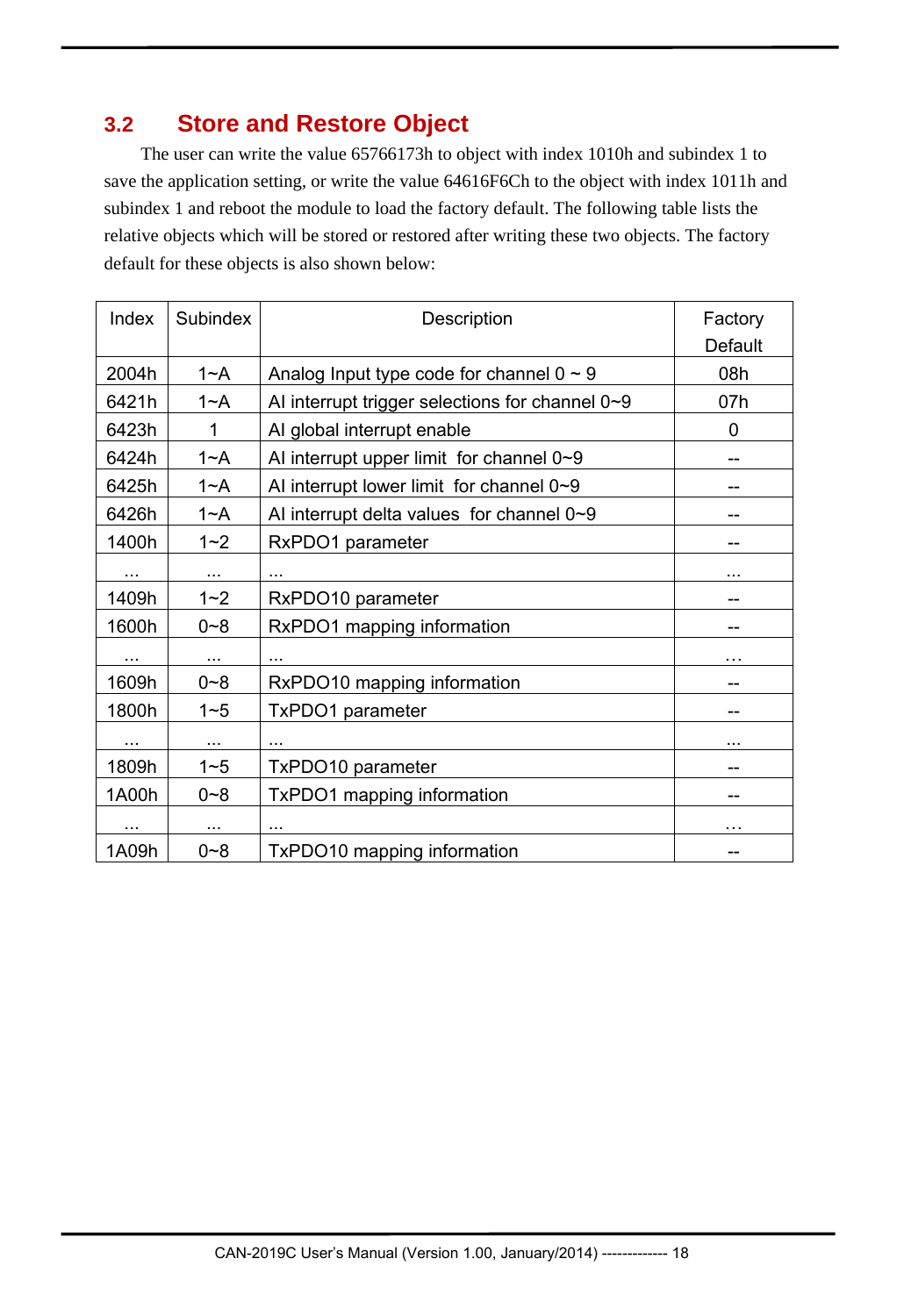# **3.3 Application Object**

#### **Type code of CAN-2019C module (0x2004)**

The user can read the object with index 6401h and subindex 1~10 to get the AI value of the channel 0~9, and the range for each AI type code are listed in Appendix. If the user wants to change the AI input type, write the type code to the object with index 2004h and subindex 1~10. For example, if the node ID of CAN-2019C is 1, the following command would be used:

|    |           |   |   |   | 11-bit COB-ID (bit) |                   |        |   |            |                |    |    |    |                    |    |    |    |    |
|----|-----------|---|---|---|---------------------|-------------------|--------|---|------------|----------------|----|----|----|--------------------|----|----|----|----|
|    | Func Code |   |   |   |                     | Node ID           |        |   | <b>RTR</b> | Data<br>∟ength |    |    |    | 8-byte Data (byte) |    |    |    |    |
| 10 | 9         | 8 | 6 | 5 | 4                   | $\mathbf{z}$<br>J | $\sim$ | 0 |            |                | 0  |    | ⌒  | 2<br>J             |    | 5  |    |    |
|    |           |   |   |   |                     |                   |        |   |            |                | 2F | 04 | 20 | 01                 | 09 | 00 | 0C | 00 |

#### **SDO client**

|    |           |   | 11-bit COB-ID (bit) |   |   |         |   |   |            |                |    |    |    |                    |    |    |    |    |
|----|-----------|---|---------------------|---|---|---------|---|---|------------|----------------|----|----|----|--------------------|----|----|----|----|
|    | Func Code |   |                     |   |   | Node ID |   |   | <b>RTR</b> | Data<br>∟ength |    |    |    | 8-byte Data (byte) |    |    |    |    |
| 10 |           | 8 | 6                   | 5 | 4 | 3       | っ | C |            |                | 0  |    | ົ  | 3                  | 4  | 5  | 6  |    |
|    |           |   |                     |   |   |         |   |   | 0          | 8              | 60 | 04 | 20 |                    | 00 | 00 | O( | 00 |

**SDO client**

**SDO server (CAN-2019C)**

**SDO server (CAN-2019C)**

#### **Analogue Input module (0x6401)**

Writing object with index 2004h and subindex 1 with Ah means to change the type code of the AI channel 0 with 9h.

|    |           |   | 11-bit COB-ID (bit) |   |    |         |   |   |            |                |    |    |    |                    |    |   |    |    |
|----|-----------|---|---------------------|---|----|---------|---|---|------------|----------------|----|----|----|--------------------|----|---|----|----|
|    | Func Code |   |                     |   |    | Node ID |   |   | <b>RTR</b> | Data<br>Length |    |    |    | 8-byte Data (byte) |    |   |    |    |
| 10 | 9         | 8 | 6                   | 5 | -4 | 3       | ◠ |   |            |                | 0  |    | ົ  | າ<br>J             |    | 5 | 6  |    |
| ◢  |           | U |                     |   |    |         |   | 0 |            | 8              | 40 | 01 | 64 |                    | OC |   | 00 | 00 |

#### **SDO client**

#### **SDO server (CAN-2019C)**

|    |                   |   | 11-bit COB-ID (bit) |             |   |         |                |   |             |            |                |    |    |                                  |                       |    |    |    |    |
|----|-------------------|---|---------------------|-------------|---|---------|----------------|---|-------------|------------|----------------|----|----|----------------------------------|-----------------------|----|----|----|----|
|    | <b>Func Code</b>  |   |                     |             |   | Node ID |                |   |             | <b>RTR</b> | Data<br>Length |    |    | 8-byte Data (byte)               |                       |    |    |    |    |
| 10 | 9                 | 8 | 6                   | 5           | 4 | 3       | $\overline{2}$ |   | 0           |            |                | 0  |    | 2                                | 3<br>5<br>6<br>4<br>7 |    |    |    |    |
| 1  | $\mathbf 0$       | 4 | 0                   | $\mathbf 0$ | 0 | 0       | 0              | 0 | $\mathbf 1$ | 0          | 8              | 4B | 01 | 64                               | 01                    | FF | 3F | 00 | 00 |
|    | <b>SDO client</b> |   |                     |             |   |         |                |   |             |            |                |    |    | <b>SDO server</b><br>(CAN-2019C) |                       |    |    |    |    |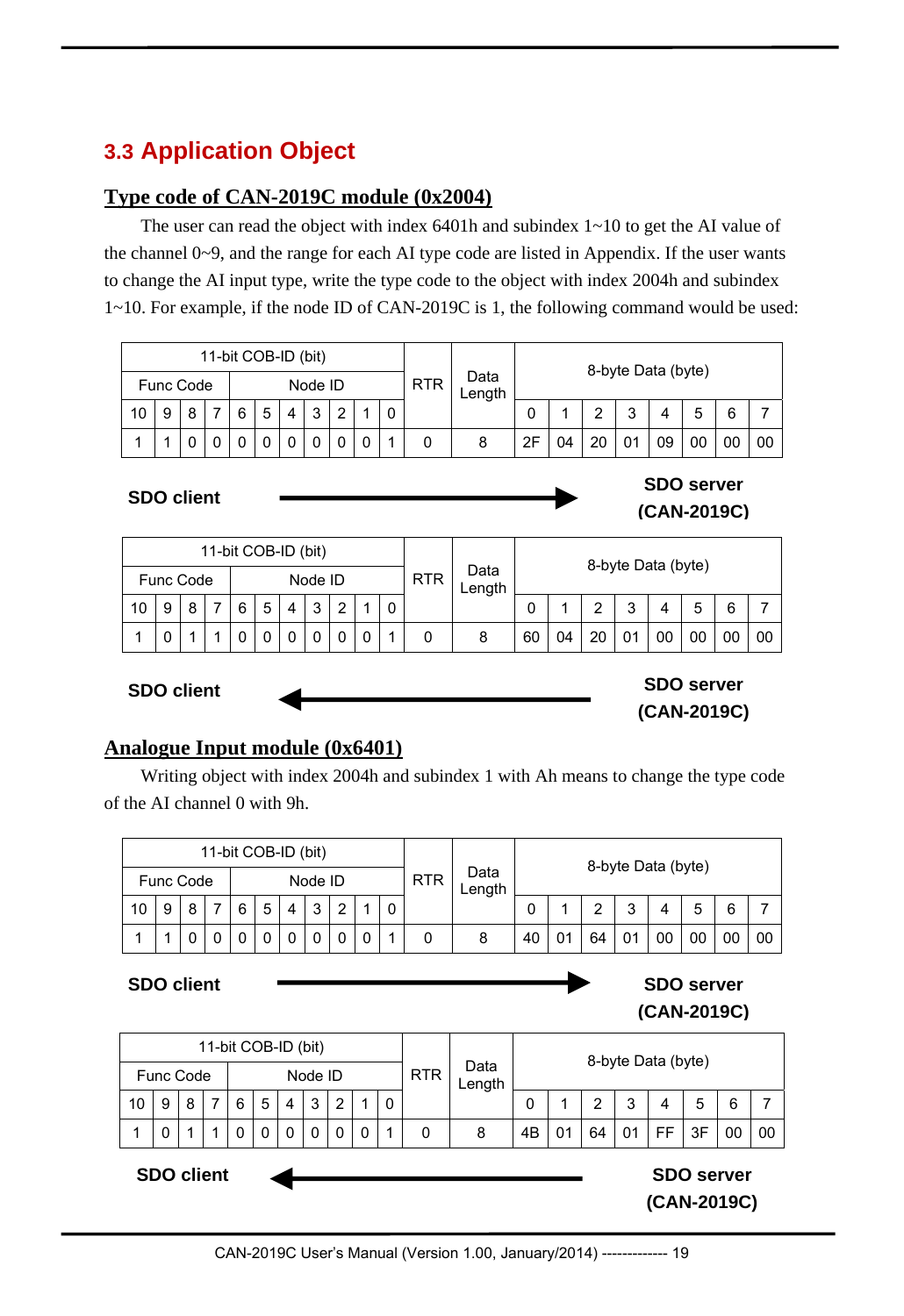Reading object with index 6401h and subindex 1 means to get the value of the AI channel 0. According to the type code 9h set before, the replied value of the AI channel 0 is 3FFFh.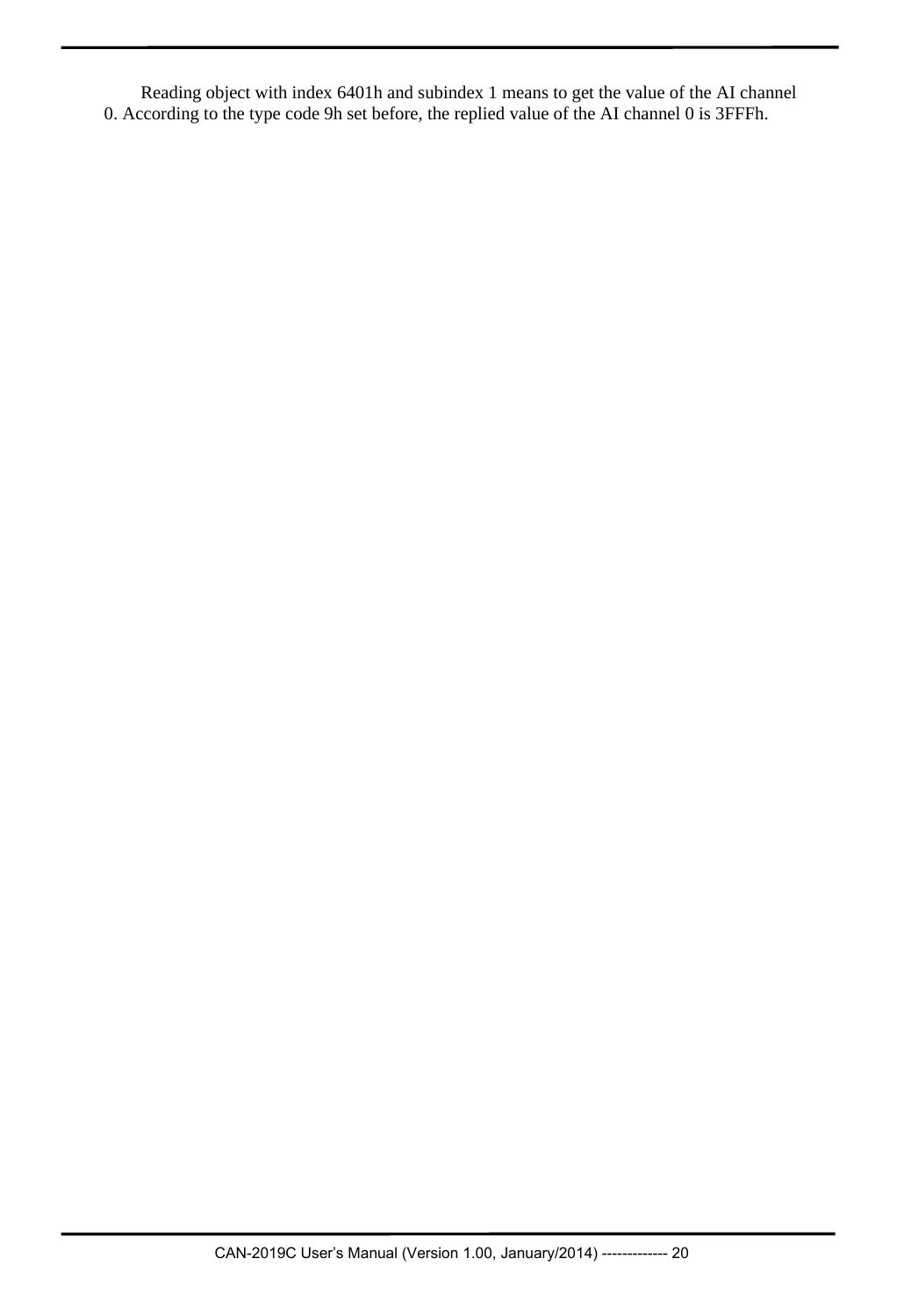# **3.4 Default PDO Mapping**

RxPDO mapping list:

| $\overline{1}$ | Len | D0       | D <sub>1</sub> | D2 | D <sub>3</sub> | D <sub>4</sub> | D <sub>5</sub> | D <sub>6</sub> | D7 |
|----------------|-----|----------|----------------|----|----------------|----------------|----------------|----------------|----|
| $200h+x$       |     | Reserved |                |    |                |                |                |                |    |
| $300h+x$       | U   | Reserved |                |    |                |                |                |                |    |
| $400h+x$       |     | Reserved |                |    |                |                |                |                |    |
| $500h+x$       | U   | Reserved |                |    |                |                |                |                |    |

TxPDO mapping list:

| $\overline{1}$ | Led            | $\operatorname{D}0$ | D <sub>1</sub> | D2                 | D <sub>3</sub> | D <sub>4</sub>     | D <sub>5</sub> | D <sub>6</sub> | D7 |
|----------------|----------------|---------------------|----------------|--------------------|----------------|--------------------|----------------|----------------|----|
| $180h+x$       |                | Reserved            |                |                    |                |                    |                |                |    |
| $280h+x$       | 8              | $AI$ ch $O$         |                | AI ch1             |                | AI ch <sub>2</sub> |                | AI ch3         |    |
| $380h+x$       | 8              | AI ch4              |                | AI ch <sub>5</sub> |                | AI ch6             |                | AI ch7         |    |
| $480h+x$       | $\overline{4}$ | AI ch8              |                | AI ch9             |                | $- -$              |                | $- -$          |    |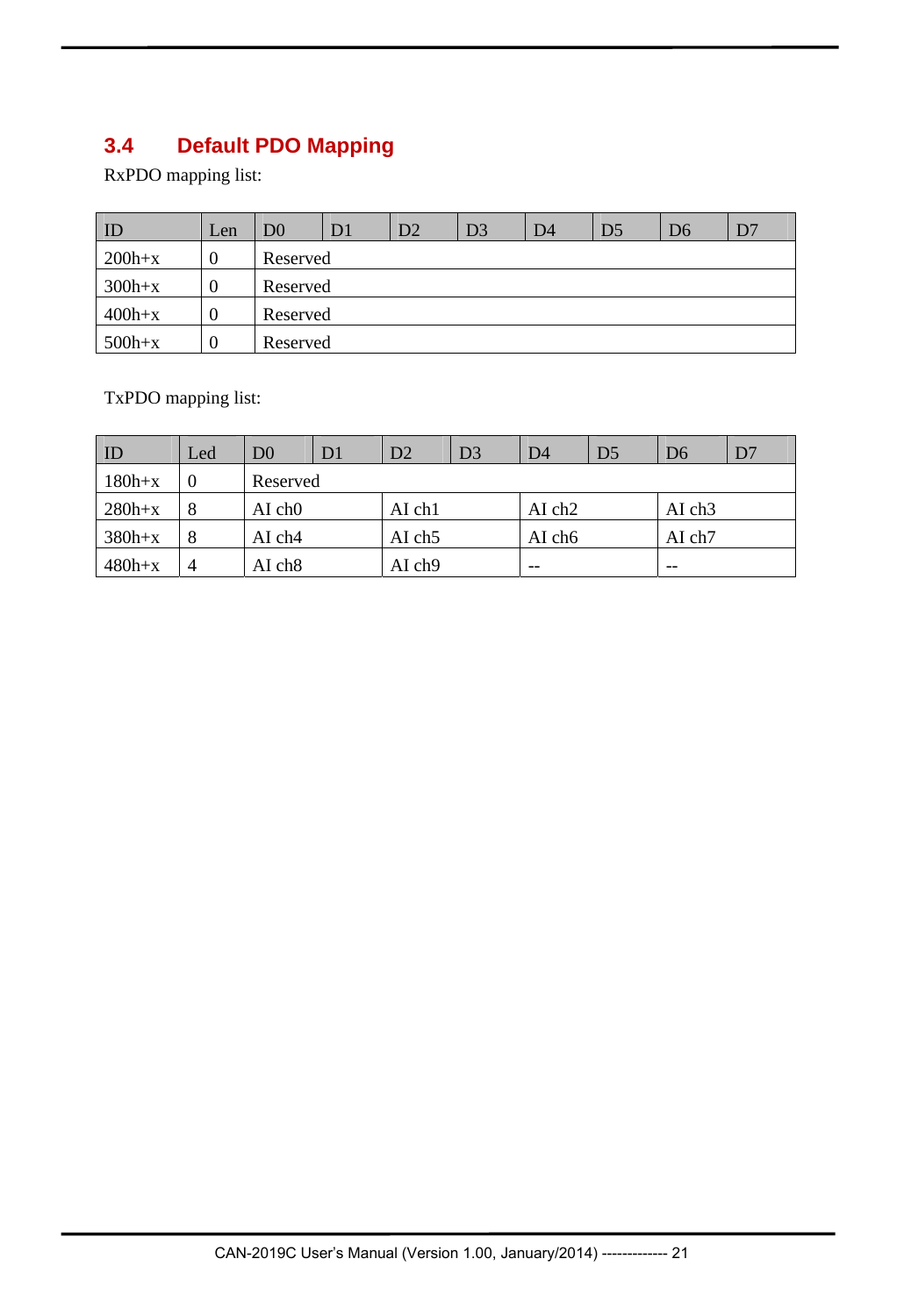## **3.5 EMCY Communication**

The data format of the emergency object data follows the structure below.

| ' Byte |                                                                                     |  |  |  |  |
|--------|-------------------------------------------------------------------------------------|--|--|--|--|
|        | Content   Emergency Error code   Error register   Manufacturer specific Error Field |  |  |  |  |

Each bit on the error register is defined as follows.

| Bit | Meaning                                    |
|-----|--------------------------------------------|
| ∩   | Generic error                              |
|     | Current                                    |
| 2   | Voltage                                    |
| 3   | Temperature                                |
|     | Communication error (Overrun, error state) |
| 5   | Device profile specific                    |
| հ   | Reserved (Always 0)                        |
|     | Manufacturer specific                      |

 The Emergency error codes and the error register are specified in the following table.

| Emergency         |             | Error    | Manufacture Specific Error Field |                 |             | Description                       |
|-------------------|-------------|----------|----------------------------------|-----------------|-------------|-----------------------------------|
| <b>Error Code</b> |             | Register |                                  |                 |             |                                   |
| High              | Low         |          | First                            | Last Four Bytes |             |                                   |
| <b>Byte</b>       | <b>Byte</b> |          | <b>Byte</b>                      |                 |             |                                   |
| 00                | 00          | 00       | 00                               | 00 00 00 00     |             | Error Reset or No Error           |
| 10                | 00          | 81       | 01                               | 00 00 00 00     |             | <b>CAN controller Error Occur</b> |
| 50                | 00          | 81       | 02                               | 00 00 00 00     |             | <b>EEPROM Access Error</b>        |
| 81                | 01          | 11       | 04                               | 00 00 00 00     |             | Soft Rx Buffer Overrun            |
| 81                | 01          | 11       | 05                               | 00 00 00 00     |             | Soft Tx Buffer Overrun            |
| 81                | 01          | 11       | 06                               | 00 00 00 00     |             | <b>CAN controller Overrun</b>     |
| 81                | 30          | 11       | 07                               | 00 00 00 00     |             | <b>Lift Guarding Fail</b>         |
| 81                | 40          | 11       | 08                               | 00 00 00 00     |             | Recover From Bus Off              |
| 82                | 10          | 11       | 09                               | 00 00 00 00     |             | PDO Data Length Error             |
| FF                | 00          | 80       | 0A                               | 00 00 00 00     |             | Request To Reset Node or          |
|                   |             |          |                                  |                 |             | Communication                     |
| <b>FF</b>         | 00          | 2E       | 0B                               | 00 00           | 00 00       | Upper/Lower limit alarm for       |
|                   |             |          |                                  | Upper limit     | Lower limit | Each channel                      |
|                   |             |          |                                  | alarm           | alarm       |                                   |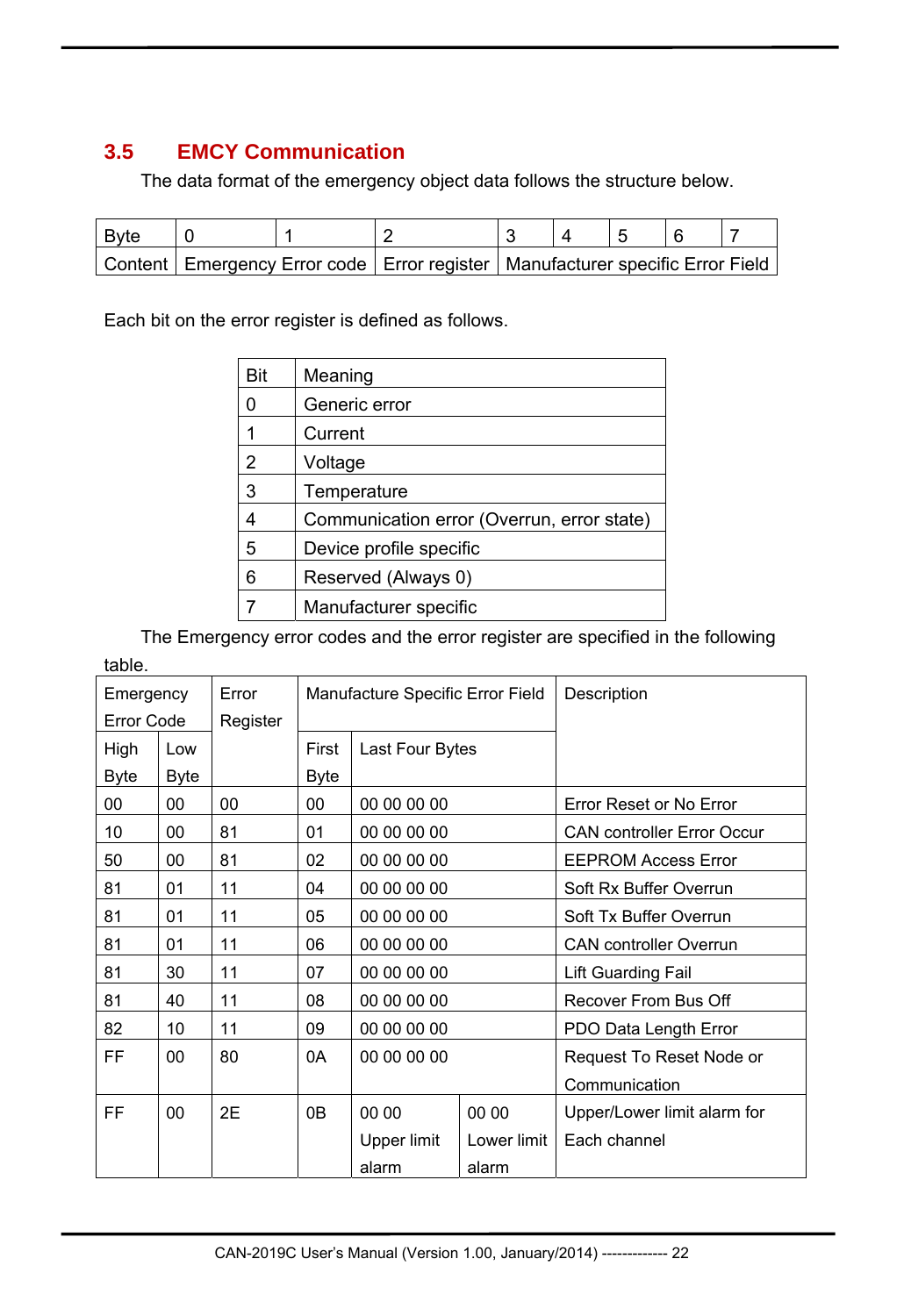# **Appendix: Type Code Definition**

| Analog Input Type code Definition for CAN-2019C |  |
|-------------------------------------------------|--|
|-------------------------------------------------|--|

| <b>Type</b><br>Code | Input Type                   | Data Format          | <b>Max</b><br>Value | <b>Min Value</b> |
|---------------------|------------------------------|----------------------|---------------------|------------------|
| 00h                 | $-15$ to $+15$ mV            | <b>Engineer Unit</b> | $+15$               | $-15$            |
|                     |                              | 2's complement HEX   | 7FFFh               | 8000h            |
| 01h                 | -50 to $+50$ mV              | <b>Engineer Unit</b> | $+50$               | $-50$            |
|                     |                              | 2's complement HEX   | 7FFFh               | 8000h            |
| 02h                 | $-100$ to $+100$ mV          | <b>Engineer Unit</b> | $+100$              | $-100$           |
|                     |                              | 2's complement HEX   | 7FFFh               | 8000h            |
| 03h                 | $-500$ to $+500$ mV          | <b>Engineer Unit</b> | $+500$              | $-500$           |
|                     |                              | 2's complement HEX   | 7FFFh               | 8000h            |
| 04h                 | $-1$ to $+1$ V               | <b>Engineer Unit</b> | $+1$                | $-1$             |
|                     |                              | 2's complement HEX   | 7FFFh               | 8000h            |
| 05h                 | $-2.5$ to $+2.5V$            | <b>Engineer Unit</b> | $+2.5$              | $-2.5$           |
|                     |                              | 2's complement HEX   | 7FFFh               | 8000h            |
| 06h                 | $-20$ to $+20$ mA            | <b>Engineer Unit</b> | $+20$               | $-20$            |
|                     | (with 125 $\Omega$ resistor) | 2's complement HEX   | 7FFFh               | 8000h            |
| 08h                 | $-10$ to $+10V$              | <b>Engineer Unit</b> | $+10$               | $-10$            |
|                     |                              | 2's complement HEX   | 7FFFh               | 8000h            |
| 09h                 | $-5$ to $+5V$                | <b>Engineer Unit</b> | $+5$                | $-5$             |
|                     |                              | 2's complement HEX   | 7FFFh               | 8000h            |
| 0Eh                 | J Type $(\mathcal{C})$       | <b>Engineer Unit</b> | $+1200$             | $-210$           |
| (Default)           |                              | 2's complement HEX   | 7FFFh               | E99Ah            |
| 0Fh                 | K Type $(\mathcal{C})$       | <b>Engineer Unit</b> | $+1372$             | $-270$           |
|                     |                              | 2's complement HEX   | 7FFFh               | E6D0h            |
| 10h                 | T Type $(\mathcal{C})$       | <b>Engineer Unit</b> | $+400$              | $-270$           |
|                     |                              | 2's complement HEX   | 7FFFh               | A99Ah            |
| 11h                 | E Type $(\mathcal{C})$       | <b>Engineer Unit</b> | $+1000$             | $-270$           |
|                     |                              | 2's complement HEX   | 7FFFh               | DD71h            |
| 12h                 | R Type $(\mathcal{C})$       | <b>Engineer Unit</b> | +1765               | $-50$            |
|                     |                              | 2's complement HEX   | 7FFFh               | FC60h            |
| 13h                 | S Type $(\mathcal{C})$       | <b>Engineer Unit</b> | $+1765$             | $-50$            |
|                     |                              | 2's complement HEX   | 7FFFh               | FC60h            |
| 14h                 | B Type $(\mathcal{C})$       | <b>Engineer Unit</b> | +1820               | $\mathbf 0$      |
|                     |                              | 2's complement HEX   | 7FFFh               | 0000h            |
| 15h                 | N Type $(\mathcal{C})$       | <b>Engineer Unit</b> | $+1300$             | $-270$           |
|                     |                              | 2's complement HEX   | 7FFFh               | E56Bh            |